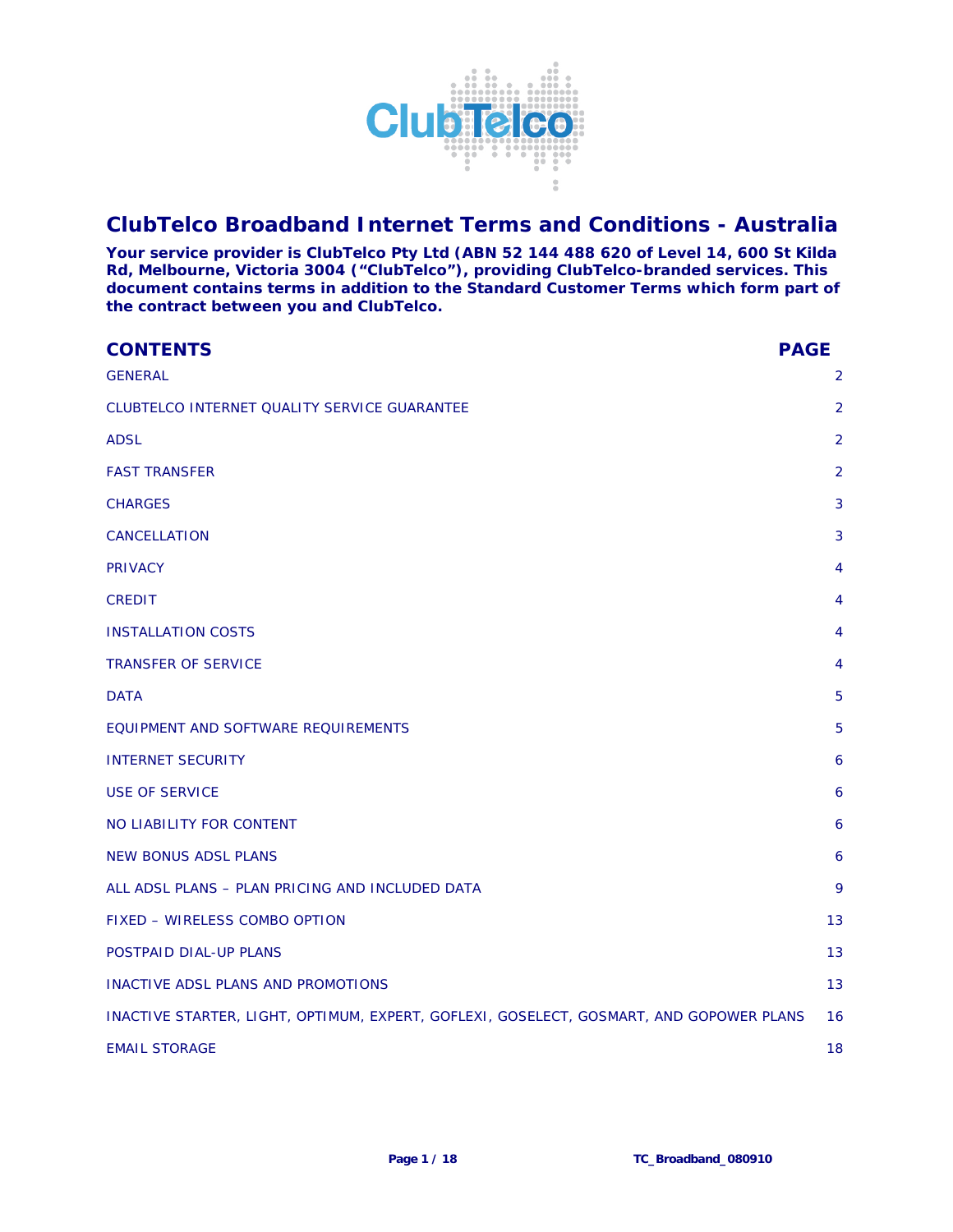#### **GENERAL**

You apply to ClubTelco Pty Limited ("**ClubTelco**") to provide you broadband ADSL or narrowband dial up internet access as outlined in your selected plan, for the plan period and on the terms specified below. You agree that **ClubTelco** customer, **ClubTelco** home and **ClubTelco** mobile terms & conditions are applicable and you accept these terms when bundling your online service with one of the above-mentioned services. You acknowledge that **ClubTelco** online service is provided without warranty that is continuous or fault free. You must comply with the Fair Use Policy.

**ClubTelco** may make available other services in association with the **ClubTelco** online service (additional services). Terms and conditions for the supply of any additional services by **ClubTelco**  will be available at www.ClubTelco.com.au, or by contacting Customer Service on 1800 468 255. You authorise **ClubTelco** on your behalf, if necessary, to obtain information from your existing internet provider. This may be necessary to complete and sign documentation and to take all steps necessary to give effect to this application and to transfer your ADSL and voice accounts and services from your existing provider to **ClubTelco.** By switching to **ClubTelco,** you may surrender all incentives and benefits offered by your current service provider (e.g. discount plans and charity concessions etc).

**ClubTelco's** Naked DSL plans are subject to separate Terms– please see www.ClubTelco.com.au/pages/legal

# **CLUBTELCO INTERNET QUALITY SERVICE GUARANTEE**

At **ClubTelco,** we understand the importance of providing superior levels of service and value for money. We are therefore willing to commit to our customers to provide market leading quality and service through our **ClubTelco** Internet Quality Service Guarantee. We offer you the freedom to switch between plans to best suit your usage (plan change fees may apply). You can easily stay in control of your account by monitoring your usage online. In this way, you won't get caught with large excess surcharges..

## **ADSL**

You acknowledge that **ClubTelco** is not obliged to accept ADSL applications, but if it does so, and unless you have a selected a plan which has an option for no contract, you are entering into an agreement for a minimum term of 12 or 24 months (the plan period chosen by you at the time of sign up). The plan period and monthly charges will commence on the day on which the modem is dispatched to you by **ClubTelco,** or on such other date as **ClubTelco** reasonably designates. There is no option to alter your contract term once the service has been activated except for the Express, Turbo, Pro, Elite, Ultra and Xtreme plans where the contract length can be increased by mutual agreement. Customers changing to plans that are bound by 24 month contract terms will automatically extend their contract to the period specified by the selected plan. If your application is accepted, **ClubTelco** will endeavour to provide your **ClubTelco** ADSL service as soon as it can, but it cannot guarantee availability or a date of commencement. The network used by the **ClubTelco** ADSL service is Telstra Wholesale (a division of Telstra Corporation Limited).

#### **FAST TRANSFER**

 **Page 2 / 18 TC\_Broadband\_080910**  Fast transfer of the ADSL service from one provider to another can only be carried out if both service providers are compatible with this transfer (have established processes in place). Any static/dynamic IP address allocated by **ClubTelco** will always remain the property of **ClubTelco. ClubTelco** ADSL is not available in all areas, or to all telephone lines. To check availability in your area, access the service check facility at www.gotalk.com.au/bbcheck, or contact **ClubTelco** on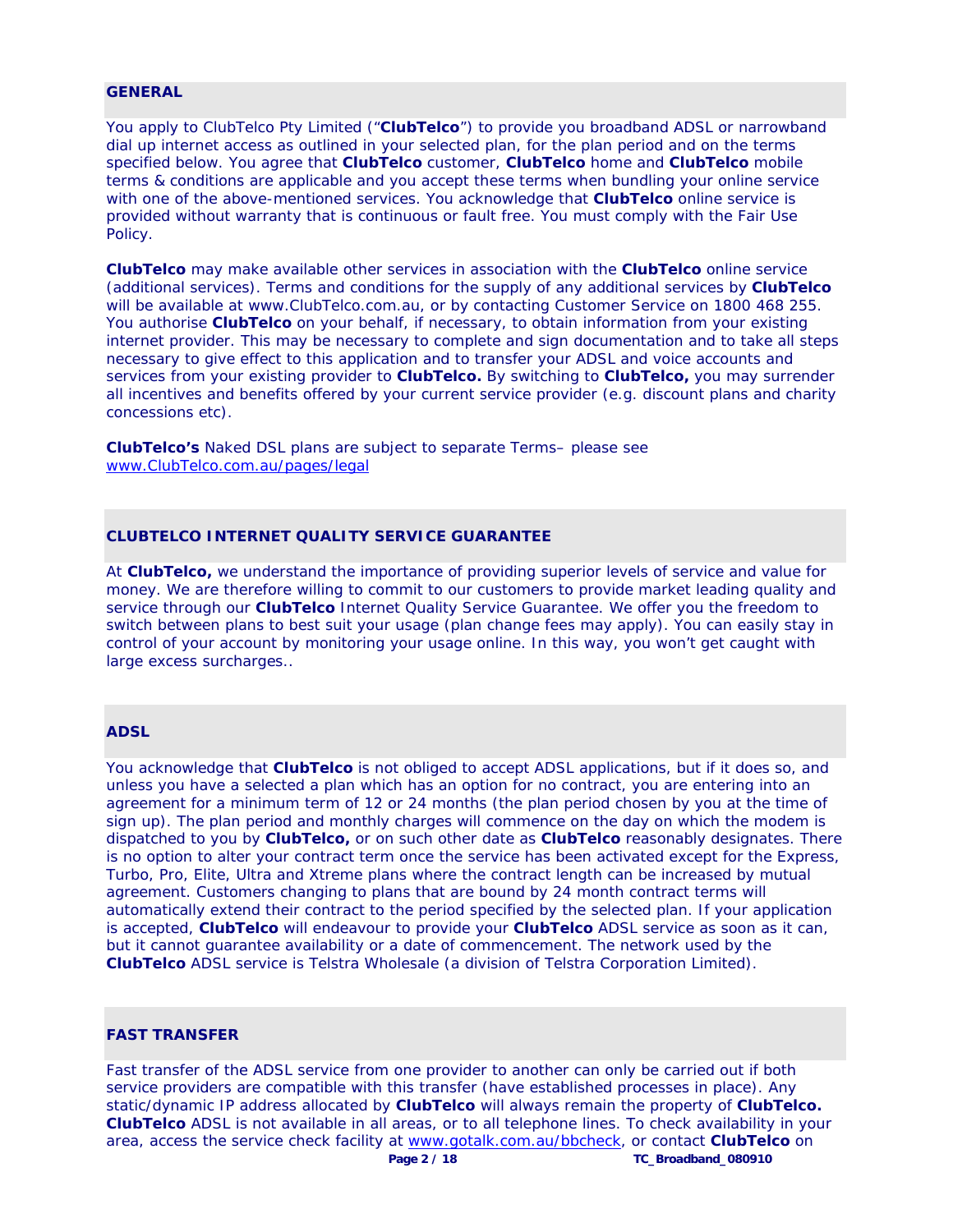1800 468 255.

An additional fee of \$39.00 may apply for the ADSL fast transfer process if a customer requests to migrate their existing ADSL service from their current internet provider to **ClubTelco. ClubTelco** is not liable for any breach of contract or charges that may be charged to you by the previous service provider. It is your responsibility to check with your existing service provider (prior to transferring their internet service) to confirm what charges you may incur should you elect to transfer to **ClubTelco.** 

#### **CHARGES**

The first statement for your new internet service issued by **ClubTelco** will consist of the cost of equipment (if applicable), connection and installation charges depending on the contract term selected, one month's access to the service and may include pro rata monthly access charge, calculated from the date of connection to the end of the billing period (one month in advance). If you purchase a modem or other equipment from **ClubTelco**, it will not become your property until it has been paid in full, or at the completion of the contract if the equipment is included in the monthly contract rate.

If the download limit is exceeded, you will have your download limit reset at the beginning of each billing period. Unused download portions are NOT carried over to the following month.

You can change the speed and download capacity of your ADSL plan at any time. A \$49 one-off administration charge will be applied per plan change. This administration fee will be waived if the contract is extended to either a 12 or 24 month contract period with a speed increase and / or data allowance increase. All plan changes will be effective from your next billing period. Migrating to another plan does not shorten the term or terminate the Agreement, which will continue to apply for the term.

You must pay the monthly access fee in advance. You must pay us any other applicable charges as set out in the rate plan upon our request, including the installation charge and the charges for additional services where those services are requested by you. We will bill you monthly for the services in accordance with our current charges as notified to you from time to time.

All charges are inclusive of GST, unless otherwise stated. A \$10 monthly surcharge for bundled ADSL plans will be applied if you are not a full service (**ClubTelco** PSTN phone**)** customer (with line rental, local calls and long distance) because this is considered to be a standalone account.

#### **CANCELLATION**

If you cancel your application after the 10 day cooling off period, and before your telephone line has been provisioned for the **ClubTelco** ADSL service, you will be liable for a cancellation fee of \$200, in addition to any actual expense which **ClubTelco** has incurred. If you cancel at any time after your service has been activated, you will be liable to pay a \$200 cancellation fee, plus any other charges incurred up to the time of the cancellation. Once your **ClubTelco** ADSL contract expires, your ADSL service will continue as normal (on a monthly basis) until such time that you advise us, in writing, that the service is no longer required.

If we:

- provide you with equipment at no charge or a discounted charge because you have entered into a fixed term contract with us, or
- provide you with equipment that you pay for in instalments over a fixed term contract,
- that equipment will remain the property of **ClubTelco** until the contract term ends.

Cancellation of existing service: It is your responsibility to cancel any internet services currently active with another service provider. **ClubTelco** is unable to do this on your behalf. Failure to do so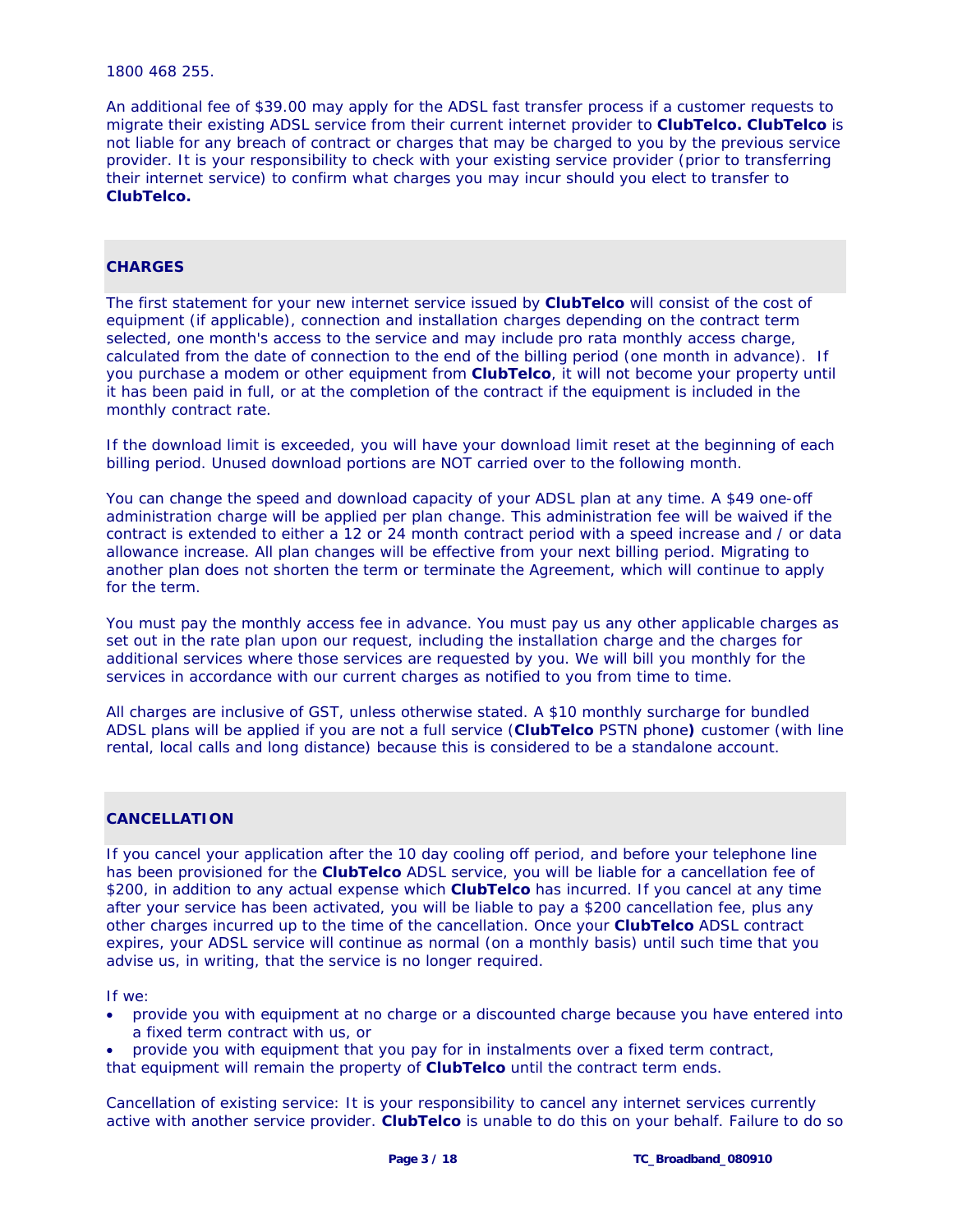may result in active accounts with more than one internet service provider. You will be responsible for all charges.

# **PRIVACY**

**ClubTelco** only collects personal information from you that is necessary to perform the service sought by you. The kind of personal information **ClubTelco** holds about you will depend on the services you request from **ClubTelco** and the use that you make of those services.

**ClubTelco** respects your privacy. As a result, **ClubTelco** does not trade, rent or sell your personal information to provide you with a communications service. In the course of providing this service to you we may also use your personal information for the following related services: provisioning or connecting your service, network routing, providing you with customer service, credit checking, billing, investigating complaints & fixing faults in relation to your service and any payment follow ups that you may owe us. We may also use your personal information to tell you about our other products and services or bundled offerings, provided by **ClubTelco** in conjunction with either our related bodies corporate or our business partners and associates.

# **CREDIT**

You agree that **ClubTelco** may exchange information about those credit providers named in this application or named in a consumer credit report issued by a credit reporting agency for the following purposes to:

- 1. assess an application for credit
- 2. notify other credit providers of a default by the Applicant
- 3. exchange information with other credit providers as to the status of this account where you are in default with other credit providers
- 4. assess your credit worthiness
- 5. provide information to you about other goods or services which we or any of our Related Bodies Corporate, or any of our partners and associates or the partners and associates of suppliers (such as telecommunication entities, providers of products or services which are related to the Services, media entities, event organisers, equipment suppliers and the suppliers of any other product or service with whom we have engaged in a joint initiative) may offer to you. Generally, you have the right to see or obtain a copy of personal information about you that we may hold. **ClubTelco** will handle requests for access to personal information in accordance with the National Privacy Principles. To request access to your personal information please contact 1800 468 255.

# **INSTALLATION COSTS**

You may install the modem yourself or seek the services of a professional installer to complete the installation. These installation costs (if any) will not be covered by **ClubTelco**.

# **TRANSFER OF SERVICE**

If your telephone line is cancelled or transferred to another name, you will lose your **ClubTelco**  ADSL connection. A \$200 reconnection fee applies for reactivation of your ADSL service. If you move premises, **ClubTelco** will endeavour to relocate your **ClubTelco** ADSL service (subject to service availability in your new area). There will be a minimum relocation charge of \$99. Additional charges may apply.

If a customer has chosen to relocate their ADSL service to another location/phone number and the new location is not ADSL enabled, the customer is bound by contract to pay out the ADSL service as if it were a cancellation (i.e. a \$200 cancellation fee will apply). **ClubTelco** will not be liable for you electing to relocate into a non-ADSL enabled area.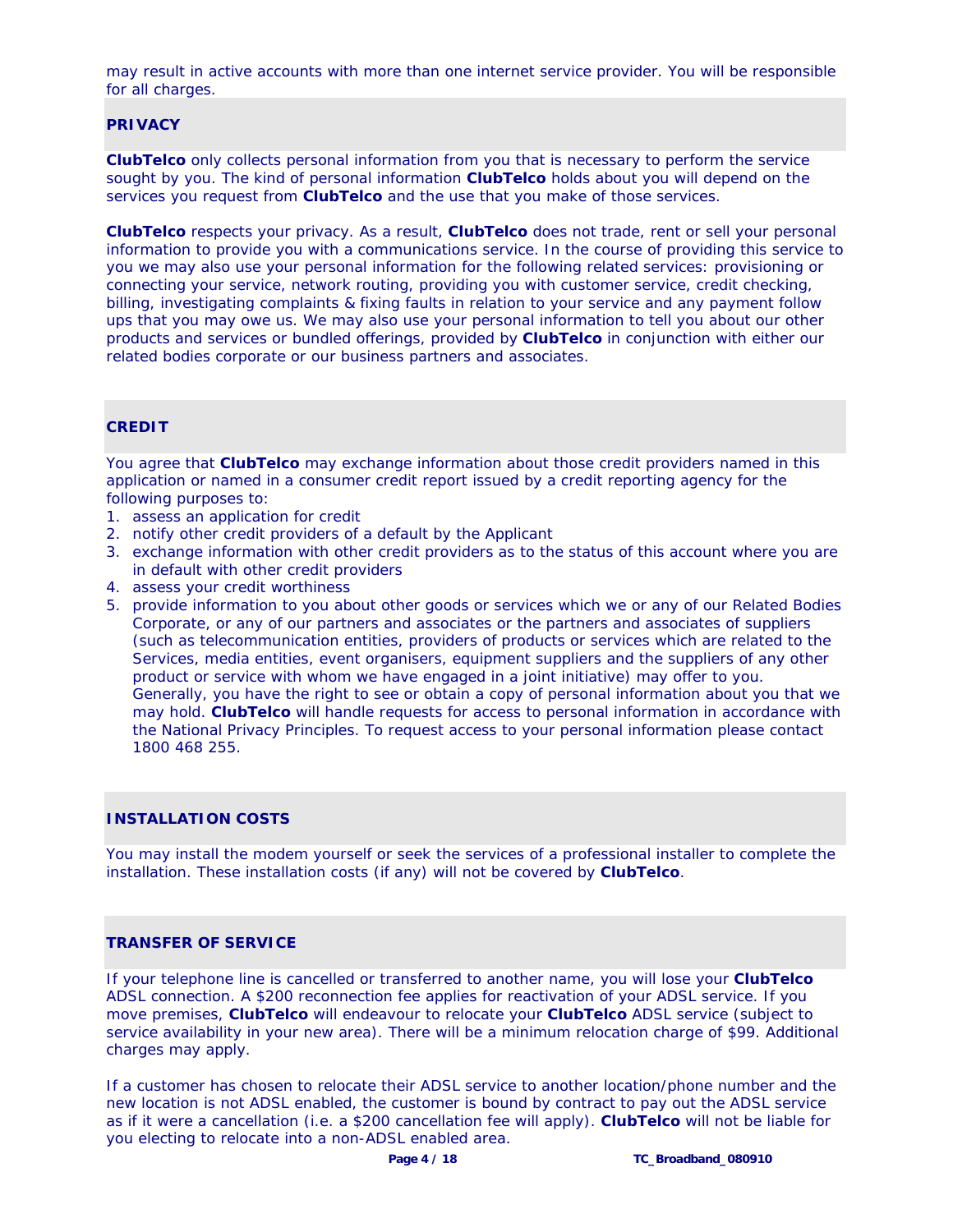## **DATA**

References to 'Inclusive Data' are to the amount of data you are entitled to download in a month without incurring shaping (speed limiting). **ClubTelco** is not liable for any loss, corruption or destruction of data or for any other damage as a result of using this service.

Actual download and upload data speeds may be slower due to a number of factors including distance from exchange, line quality, internet traffic loading, network configuration, your modem equipment and software."

# **EQUIPMENT AND SOFTWARE REQUIREMENTS**

- Your computer equipment must meet the following minimum requirements.
- If you choose your own modem, it must be an approved model (see www.gotalk.com.au, or contact **ClubTelco** on 1800 468 255.
- Modem support will be available if the modem is approved or has been purchased and/or installed by **ClubTelco. ClubTelco** will not incur any liability for modems not approved by **ClubTelco.**
- **ClubTelco** will support the connection while it is connected to one standalone PC ONLY, provided it is connected with a **ClubTelco** approved modem. Additional PC's connected as a network will not be supported.
- **ClubTelco** will not offer technical support for connections that are connected to the ADSL service with non-**ClubTelco** supplied modems.
- We do not provide help desk support for configuring a Customer's LAN (local area network) to connect to **ClubTelco** internet services, and do not assist with LAN related difficulties.
- The user is liable for the costs of any enquiries (made by the user) directed to other third party service providers. Additional charges may apply by calling other carriers for **ClubTelco** internet assistance.
- In some instances, installation of hardware required for the **ClubTelco** ADSL service may void your warranty, check with your computer retailer to see if this applies to you.
- During the installation process of dial up or ADSL, the original operating system disks or CD's that came with your computer may be required.
- The **ClubTelco** setup CD is designed to be used ONLY in a drawer type CD-ROM and is designed ONLY for windows based (XP and Vista) operating systems.
- **ClubTelco** will not be liable for the use of the supplied configuration CD in your computer.
- The purpose of the configuration CD is to install settings to allow connection to the **ClubTelco**  internet service. The CD may prompt you to insert your original windows operating system CD to complete the configuration settings.
- **ClubTelco** does not sell, resell, or license any of the products listed on the configuration CD. We cannot therefore be held liable for any issues that may arise from the installation or use of these configuration products.

Speeds are shown as 'downstream/upstream' speeds, for example 8,000/384 refers to a speed of 8,000kbps (8Mbps) for data being downloaded to your computer and 384kbps for data uploaded from your computer. These speeds may not be achieved in some cases, for example as a result of downloading from a site that operates at a slower speed. All current ADSL plans shown in bold typeface on page 8 are shaped (speed limited) for the billing month to 128kbps once they have reached their peak or off peak data limit, and current ADSL plans shown in bold typeface on page 8 are shaped (speed limited) for the billing month to 64kbps once they have reached their peak or off peak data limit. For no longer current plans (and for unlimited plans, once they have reached a total download of 12GB or in some cases 15GB), these plans are shaped to 64kbps.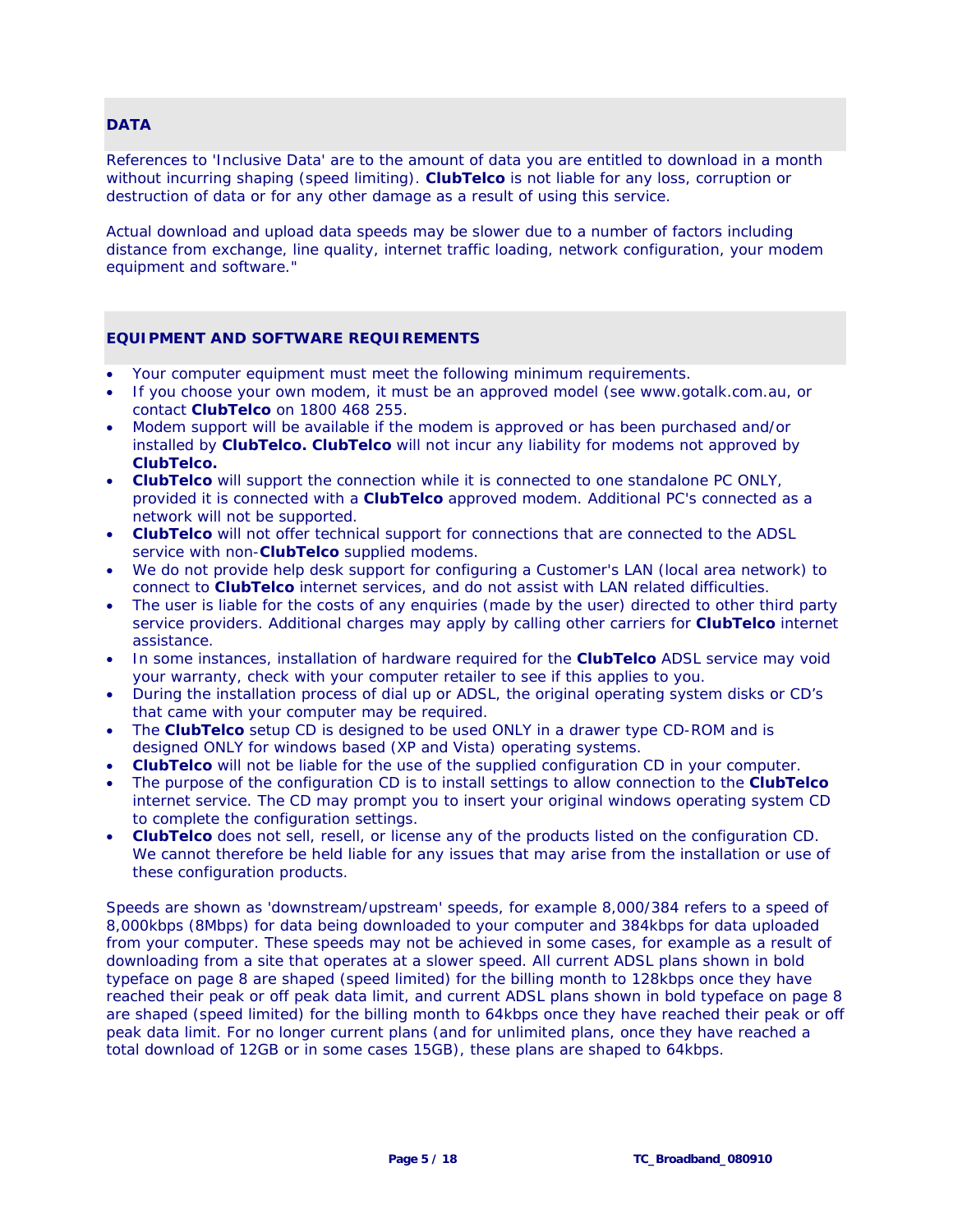## **INTERNET SECURITY**

To maintain security on your computer, **ClubTelco** strongly recommends that you:

- 1. Protect your password (do not disclose it);
- 2. Keep it secure, avoid common words, names or dates, change it regularly and do not store it on your computer;
- 3. Use current antivirus, spyware, malware, adware and firewall software;
- 4. Do not open suspicious emails or files from unknown sources; and
- 5. Protect your family from unsuitable internet content.

#### **USE OF SERVICE**

You must not use the **ClubTelco** internet service in such a manner so as to infringe the legal rights of, or cause harm to, any person or breach any law including without limitation to:

- 1. Defame, harass or cause needless anxiety to any person;
- 2. Make available obscene or pornographic materials;
- 3. Violate the privacy of any person;
- 4. Knowingly transmit a computer virus to another user or the Internet generally; or
- 5. Send any unsolicited bulk messages or breach any regulation relating to the sending of unsolicited messages (including SPAM).
- 6. Download copyrighted materials such as movies and music files which you do not have the copyright owners written permission to do so.

Multiple concurrent logons are not permitted. You must not use the **ClubTelco** internet service to create, use or distribute tools designed for compromising the security of our network or any communications over that network. We do not warrant that the use and installation of any software on your own equipment will not disrupt the normal operations of, or damage, your own equipment.

# **NO LIABILITY FOR CONTENT**

**ClubTelco** does not monitor, and is not responsible or liable for, any content or messages delivered by the internet service. By using the **ClubTelco** internet service, you acknowledge and agree that any material downloaded or otherwise obtained through the **ClubTelco** internet service is at your own risk. We give no warranty, guarantee or representation about the accuracy of the information or images available through the **ClubTelco** internet service, whether supplied by us or by third parties. We are not responsible for inappropriate material viewed by minors.

# **NEW BONUS ADSL PLANS**

#### **Plan Features**

- 1. These plans offer 5 email addresses and 10MB web space as standard inclusions. Additional email addresses and/or webspace can be purchased.
- 2. All plans are provided with a dynamic IP address. A static IP address is available by calling **ClubTelco** on 1800 468 255. Static IP addresses are charged at \$5 per month.
- 3. Data allowance on these plans is split for peak and off peak times. Peak time is between 9am and midnight based on local State timing. Off-peak time is between midnight and 9am based on local State timing.
- 4. All plans are shaped to 64kbps if either peak or offpeak usage exceeds the plan allowance. Excess charges do not apply. The connection speed will be restored at the beginning of the new invoice run.
- 5. Customers can purchase extra data blocks to top up either their peak or offpeak monthly allowance to avoid shaping. By calling **ClubTelco** on 1800 468 255, the following data blocks can be purchased as a "one off" to avoid shaping in the current month:-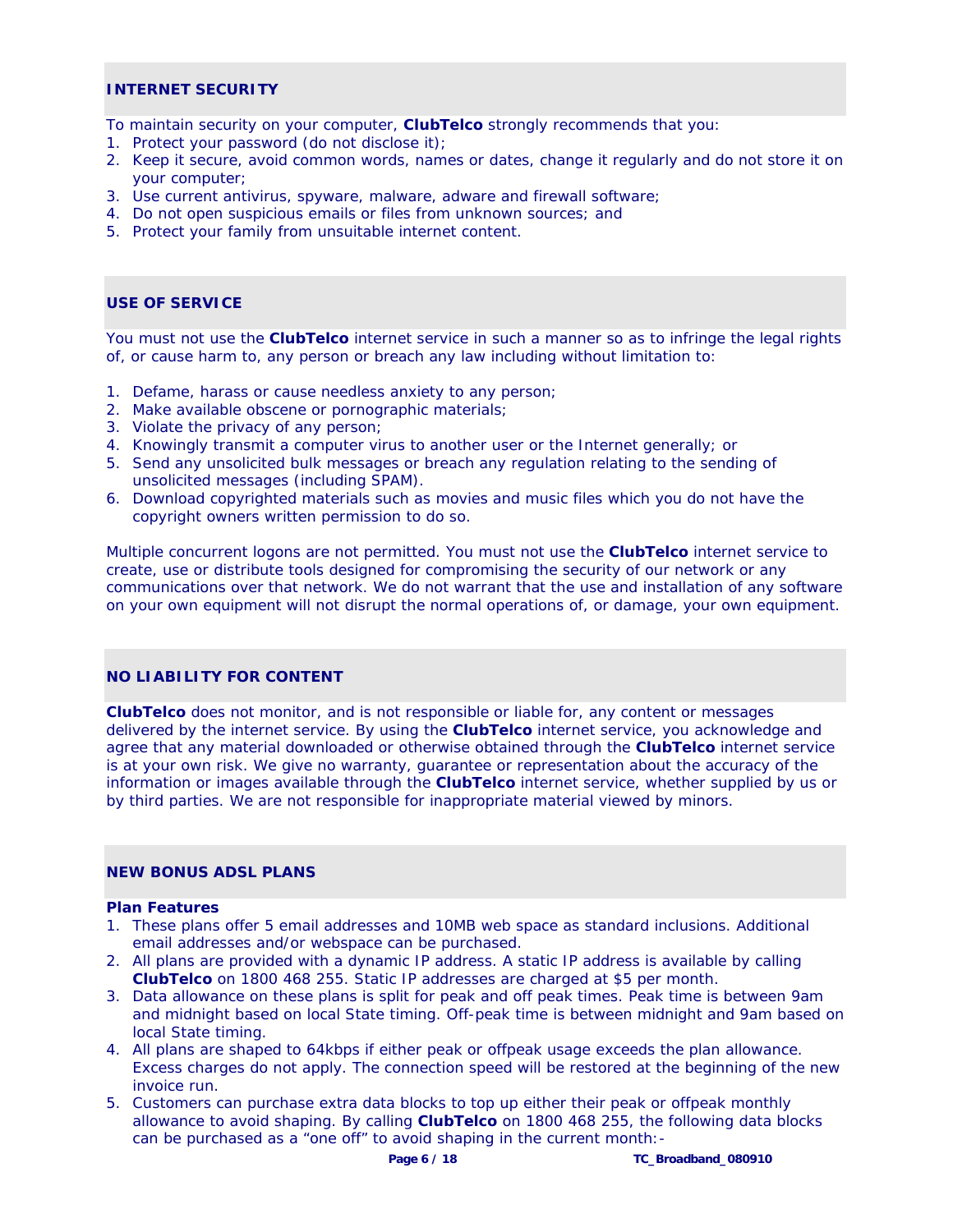| a. $1GB - $5$   |
|-----------------|
| $b. 5GB - $15$  |
| c. $10GB - $30$ |

d. 15GB - \$45

## **Charges**

Connection and Disconnection Fees

|                          | 24 Month<br><b>Contract</b> | 12 Month<br><b>Contract</b> | <b>No Contract</b> |
|--------------------------|-----------------------------|-----------------------------|--------------------|
| <b>Connection Fee</b>    | \$49.00                     | \$99.00                     | \$199.00           |
| <b>Disconnection Fee</b> | \$200.00                    | \$200.00                    | \$0                |

# Modem charges

| <b>Modem Option</b>                                                                                                          | 36 Month                 | 24 Month        | 12 Month        | <b>No</b>       |
|------------------------------------------------------------------------------------------------------------------------------|--------------------------|-----------------|-----------------|-----------------|
|                                                                                                                              | <b>Contract</b>          | <b>Contract</b> | <b>Contract</b> | <b>Contract</b> |
| <b>4 Port Home Networking Gateway</b><br>(ADSL modem router)                                                                 | \$0                      | \$39.95         | \$69.00         | \$99.00         |
| <b>Wireless 4 port Home Networking</b><br><b>Gateway</b> (ADSL wireless modem<br>router)                                     | \$14.95                  | \$44.90         | \$83.95         | \$113.95        |
| Wireless all in one Home<br><b>Networking Gateway with built in</b><br>ATA (ADSL wireless modem router with<br>VolP adaptor) | <b>Not</b><br>Applicable | \$159.00        | \$199.00        | \$249.00        |

Note that a \$19.95 modem delivery charge applies.

A compatible network card is required (not supplied by **ClubTelco**). To qualify for the discounted **ClubTelco** internet plan rates shown in the table below, you must be a **ClubTelco** full service (**ClubTelco** PSTN phone service) customer and preselect your long distance phone calls to **ClubTelco,** otherwise an additional surcharge applies of \$10 per month to all plans. By changing plans you will incur a \$25 plan change fee. Rates are subject to change without prior notice. ADSL availability is subject to coverage and line quality. An additional fee will be charged for professional installation, which involves a technician coming to your residence which will not be paid by **ClubTelco.** 

A split payment option is offered to equally spread the cost of the modem price over the first three broadband service invoices. This option must be requested at time of signup and cannot be retrospectively applied later.

#### **Contract Duration**

These plans are available on no contract, 12, 24 and 36 month contract terms.

#### **Bundling with Home Phone**

The Bonus broadband plans must be bundled with a HomeTalk home phone plan. Selecting any other **ClubTelco** home phone or non-**ClubTelco** home phone service will result in a surcharge of \$10 per month being applied to these broadband plans. Cancelling the specific home phone service will result in a surcharge of \$10 per month being applied to the broadband account. There are a range of HomeTalk plans suitable for bundling with these broadband plans.

Pre-selecting another provider for the long distance calls will result in a \$10 per month surcharge to the broadband account.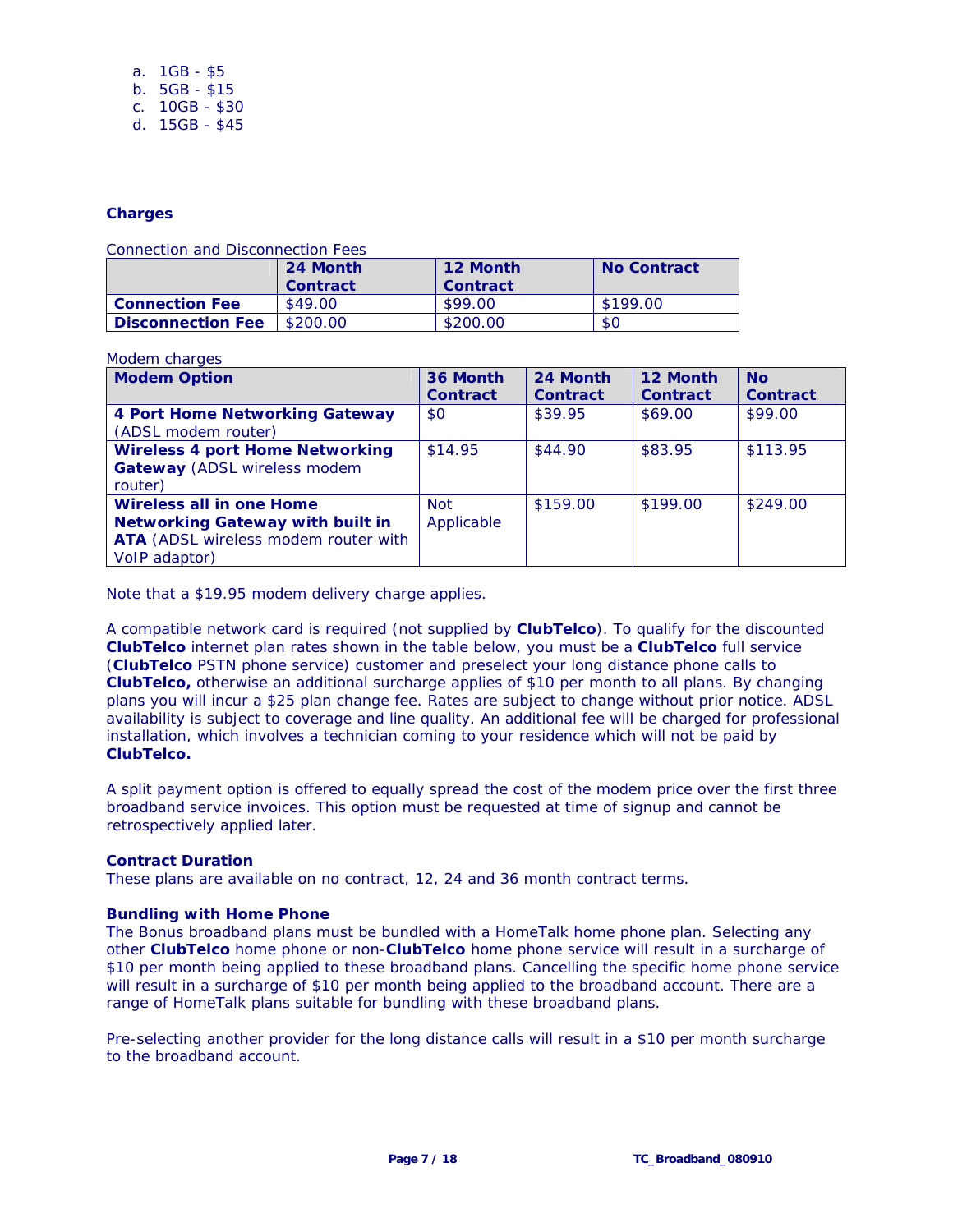# **Value Added Services**

The following value-added services are available and are chargeable: Listed/Unlisted number, VoiceMail (note that Telstra Messagebank 101 is not transferable), Caller ID, Call Return, Call Forward, Call Waiting, Call Divert, Three Way Call, CND send/block.

#### **Transferring Telephone Service from another Provider**

**ClubTelco** does not warrant that it can port your telephone number from your current Service Provider. Your current Service Provider may reject this port request if the information you provide is incorrect or does not match the data held by them. In this case you authorise **ClubTelco** to correct the information and resubmit the request to port your telephone number to **ClubTelco** or dispute the rejection by your current Service Provider. A porting request may also be rejected for other reasons as stated in the LNP Industry Code.

- by porting the telephone number(s) to **ClubTelco** from another provider, the service associated with that telephone number is disconnected from the existing service
- by porting the telephone number(s) to **ClubTelco** from another provider, the service associated with that telephone number is disconnected from the existing service provider's network and may result in finalisation of the account for that service;
- you give up all previous contractual rights with your current telephone service provider (e.g. discount plans, charity concessions etc)
- certain functions and facilities provided by the current telephone service provider may not be available from your new **ClubTelco** service
- by porting the telephone number(s) to **ClubTelco** from another provider, you remain liable for any charges and fees incurred as a result of churn (contract termination fee etc)
- You must not deactivate your existing service when porting. Telephone numbers can only be ported while active.
- You can only withdraw your authority to port this telephone number before the Electronic Cutover Advice is sent by **ClubTelco** to your current Service Provider, which will be on or after the preferred cutover date specified in this form.
- **ClubTelco does not warrant that it can port your telephone number from your current Service Provider. Your current Service Provider may reject this port request if the information you provide is incorrect or does not match the data held by them. In this case you authorise ClubTelco to correct the information and resubmit the request to port your telephone number to ClubTelco or dispute the rejection by your current Service Provider. A porting request may also be rejected for other reasons as stated in the LNP Industry Code.**
- by porting the telephone number(s)/service(s) listed on this form, any DSL/Spectrum Sharing service associated with that telephone number is disconnected and may result in finalisation of the DSL Spectrum Sharing account for that service; and
- **ClubTelco** does not warrant that the telephone number will be ported within any specified timeframe. Porting Hours of Operation are 8am to 5pm AEST/AEDST Monday to Friday, excluding National Public Holidays. Cutover can only be initiated at least 3 business days after the porting Notification Advice is sent by **ClubTelco** to your current Service Provider. If a port request is rejected and needs to be resubmitted, cutover cannot take place for at least another 3 business days after the request is resubmitted.
- In the event of a port, withdrawal or reversal, **ClubTelco** is not responsible for any period of outage.
- To the extent permitted by law **ClubTelco** is not liable to you or any person claiming through you for damage, loss, costs or expenses or other liability in contract, tort or otherwise direct or indirect, for or in relation to porting.
- You may have outstanding contractual obligations and costs owed to your current Service Provider. **ClubTelco** is not liable for any such costs.
- Only your telephone number will be transferred to **ClubTelco.** This may result in the loss of any Value Added Services that are associated with the service provided by your existing Service Provider (eg Voicemail).
- If you wish to port your telephone number from **ClubTelco** to another Service Provider, then you must contact the other Provider.
- **ClubTelco** reserves the right to charge a fee for porting your telephone number to or from **ClubTelco**.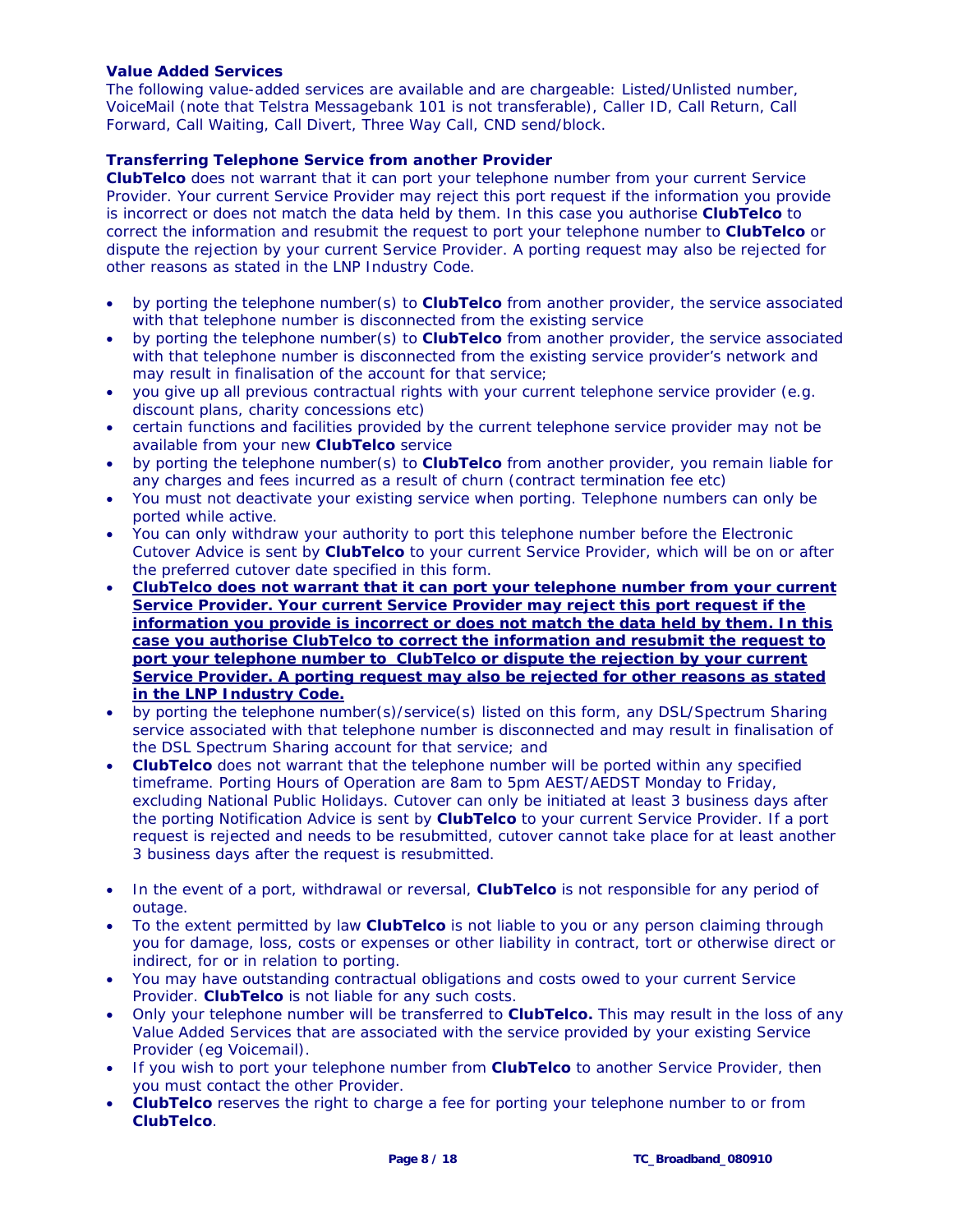• Local Number Portability (LNP) and ULLS porting does not guarantee you can keep your telephone number if you move to a different geographic location.

The terms of the relevant **ClubTelco** current terms and conditions, as varied from time to time will apply to the use of services.

# **ALL ADSL PLANS – PLAN PRICING AND INCLUDED DATA**

Most **ClubTelco** plans are shaped to 64kbps once the included data limit has been reached. Data limits for all plans are shown below. Current plans are shown in bold typeface:

|                              |                | <b>Total Included</b>  |             |                 |
|------------------------------|----------------|------------------------|-------------|-----------------|
|                              | <b>Monthly</b> | <b>Data Before</b>     | Peak        | <b>Off Peak</b> |
| <b>Broadband Plan Name</b>   | <b>Price</b>   | <b>Speed is Shaped</b> | <b>Data</b> | <b>Data</b>     |
| <b>Bonus 2+ Metro 20+20</b>  | \$39.95        | 40GB                   | <b>20GB</b> | <b>20GB</b>     |
| <b>Bonus 2+ Metro 50+50</b>  | \$49.95        | <b>100GB</b>           | <b>50GB</b> | <b>50GB</b>     |
| <b>Bonus 2+ Metro 50+70</b>  | \$59.95        | <b>120GB</b>           | <b>50GB</b> | <b>70GB</b>     |
| <b>Bonus 2+ Metro 50+80</b>  | \$69.95        | <b>130GB</b>           | <b>50GB</b> | <b>80GB</b>     |
| <b>Bonus 2+ Metro 50+100</b> | \$99.95        | <b>150GB</b>           | <b>50GB</b> | <b>100GB</b>    |
| <b>Bonus 2+ Metro 80+100</b> | \$129.95       | <b>180GB</b>           | <b>80GB</b> | <b>100GB</b>    |
| Bonus 2+ Regional 20+20      | \$54.95        | 40GB                   | 20GB        | <b>20GB</b>     |
| Bonus 2+ Regional 50+50      | \$64.95        | <b>100GB</b>           | <b>50GB</b> | <b>50GB</b>     |
| Bonus 2+ Regional 50+70      | \$74.95        | <b>120GB</b>           | <b>50GB</b> | <b>70GB</b>     |
| Bonus 2+ Regional 50+80      | \$84.95        | <b>130GB</b>           | <b>50GB</b> | <b>80GB</b>     |
| Bonus 2+ Regional 50+100     | \$114.95       | <b>150GB</b>           | <b>50GB</b> | <b>100GB</b>    |
| Bonus 2+ Regional 80+100     | \$144.95       | <b>180GB</b>           | <b>80GB</b> | <b>100GB</b>    |
| Bonus 1500 10+10             | \$44.95        | <b>20GB</b>            | <b>10GB</b> | <b>10GB</b>     |
| Bonus 1500 20+20             | \$49.95        | 40GB                   | <b>20GB</b> | <b>20GB</b>     |
| Fibre Pro 10+10              | \$59.95        | <b>20GB</b>            | <b>10GB</b> | <b>10GB</b>     |
| Fibre Pro $30+30$            | \$79.95        | <b>60GB</b>            | <b>30GB</b> | <b>30GB</b>     |
| Fibre Pro 50+50              | \$99.95        | <b>100GB</b>           | <b>50GB</b> | <b>50GB</b>     |
| Fibre Ultra 10+10            | \$89.95        | <b>20GB</b>            | <b>10GB</b> | <b>10GB</b>     |
| Fibre Ultra 30+30            | \$109.95       | <b>60GB</b>            | <b>30GB</b> | <b>30GB</b>     |
| Fibre Ultra 50+50            | \$129.95       | <b>100GB</b>           | <b>50GB</b> | <b>50GB</b>     |
| Express 256                  | \$29.95        | 1GB                    | 0.5GB       | 0.5GB           |
| Turbo 512                    | \$39.95        | 10GB                   | 3GB         | 7GB             |
| Pro 512                      | \$44.95        | 20GB                   | 5GB         | 15GB            |
| <b>Turbo 1500</b>            | \$44.95        | 10GB                   | 3GB         | 7GB             |
| Pro 1500                     | \$49.95        | 20GB                   | 5GB         | 15GB            |
| <b>Elite 1500</b>            | \$59.95        | 30GB                   | 8GB         | 22GB            |
| <b>Turbo 8000</b>            | \$49.95        | 10GB                   | 3GB         | 7GB             |
| Pro 8000                     | \$59.95        | 20GB                   | 5GB         | 15GB            |
| <b>Elite 8000</b>            | \$69.95        | 30GB                   | 8GB         | 22GB            |
| <b>Ultra 8000</b>            | \$79.95        | 40GB                   | 11GB        | 29GB            |
| Xtreme 8000                  | \$89.95        | <b>50GB</b>            | 14GB        | <b>36GB</b>     |
| Turbo 2+ Metro               | \$39.95        | 10GB                   | 3GB         | 7GB             |
| $Pro 2 + Metro$              | \$49.95        | 20GB                   | 5GB         | 15GB            |
| Pro Plus Metro               | \$54.95        | 30GB                   | 10GB        | 20GB            |
| Elite 2+ Metro               | \$59.95        | 30GB                   | 8GB         | 22GB            |
| <b>Elite Plus Metro</b>      | \$64.95        | 45GB                   | 15GB        | 30GB            |
| Ultra 2+ Metro               | \$69.95        | 40GB                   | 11GB        | 29GB            |
| <b>Ultra Plus Metro</b>      | \$74.95        | 60GB                   | 20GB        | 40GB            |
| Xtreme 2+ Metro              | \$79.95        | <b>50GB</b>            | 14GB        | 36GB            |
| <b>Xtreme Plus Metro</b>     | \$84.95        | <b>75GB</b>            | 25GB        | <b>50GB</b>     |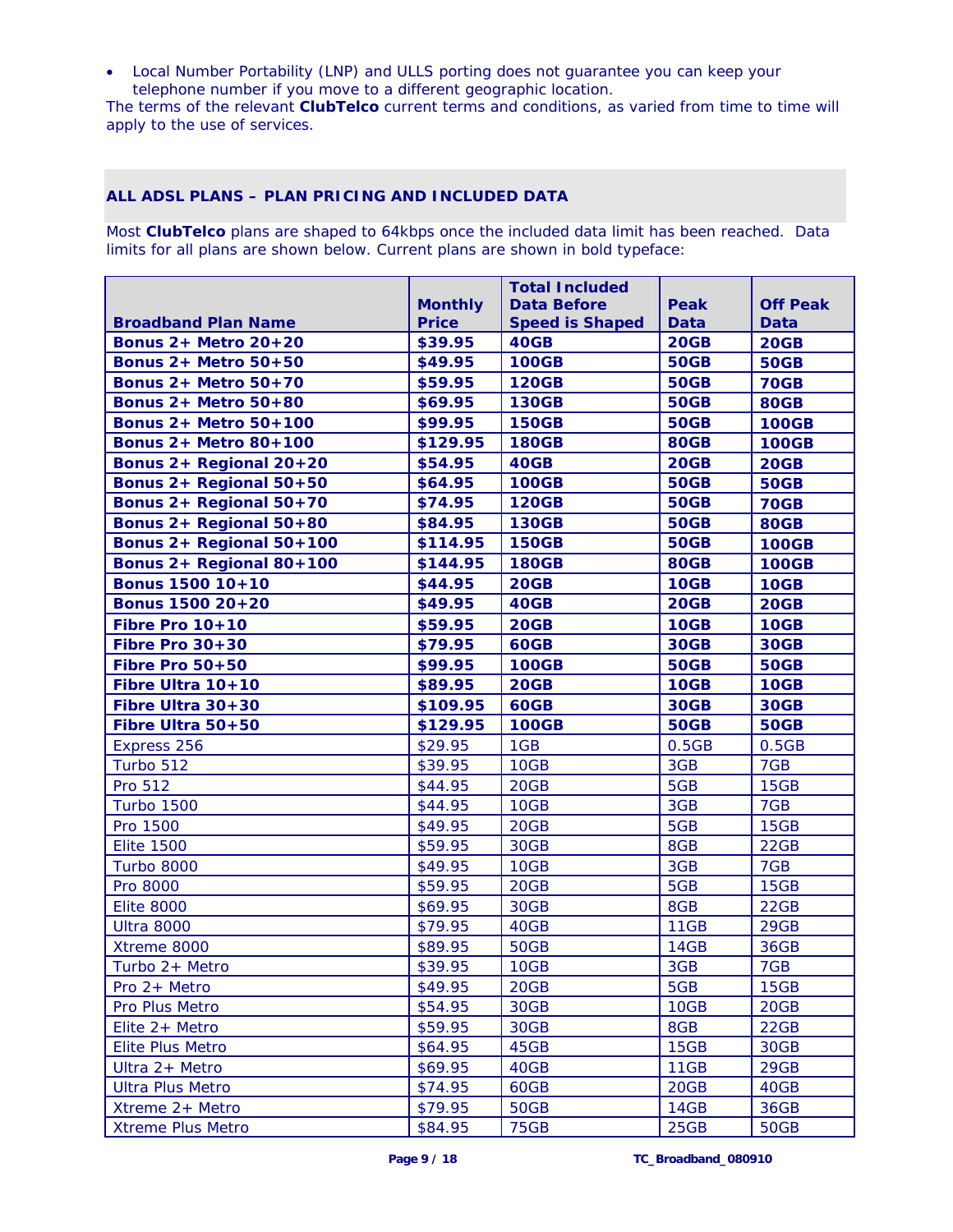|                             |                | <b>Total Included</b>  |              |                 |
|-----------------------------|----------------|------------------------|--------------|-----------------|
|                             | <b>Monthly</b> | <b>Data Before</b>     | Peak         | <b>Off Peak</b> |
| <b>Broadband Plan Name</b>  | <b>Price</b>   | <b>Speed is Shaped</b> | Data         | <b>Data</b>     |
| Turbo 2+ Regional           | \$54.95        | 10GB                   | 3GB          | 7GB             |
| <b>Turbo Plus Regional</b>  | \$59.95        | 15GB                   | 5GB          | 10GB            |
| Pro 2+ Regional             | \$64.95        | 20GB                   | 5GB          | 15GB            |
| Pro Plus Regional           | \$69.95        | 30GB                   | 10GB         | 20GB            |
| Elite 2+ Regional           | \$74.95        | 30GB                   | 8GB          | 22GB            |
| <b>Elite Plus Regional</b>  | \$79.95        | 45GB                   | 15GB         | 30GB            |
| Ultra 2+ Regional           | \$84.95        | 40GB                   | 11GB         | 29GB            |
| <b>Ultra Plus Regional</b>  | \$89.95        | 60GB                   | 20GB         | 40GB            |
| VLFO 20Mbps / 3GB           | \$49.95        | 3GB                    | 1GB          | 2GB             |
| VLFO 20Mbps / 15GB          | \$59.95        | 15GB                   | 5GB          | 10GB            |
| VLFO 20Mbps / 30GB          | \$74.95        | 30GB                   | 10GB         | 20GB            |
| VLFO 20Mbps / 45GB          | \$84.95        | 45GB                   | 15GB         | 30GB            |
| VLFO 20Mbps / 60GB          | \$89.95        | 60GB                   | 20GB         | 40GB            |
| VLFO 30Mbps / 3GB           | \$59.95        | 3GB                    | 1GB          | 2GB             |
| VLFO 30Mbps / 15GB          | \$69.95        | 15GB                   | 5GB          | 10GB            |
| VLFO 30Mbps / 30GB          | \$84.95        | 30GB                   | 10GB         | 20GB            |
| VLFO 30Mbps / 45GB          | \$94.95        | 45GB                   | 15GB         | 30GB            |
| VLFO 30Mbps / 60GB          | \$99.95        | 60GB                   | 20GB         | 40GB            |
| The Landing 10Mbps / 3GB    | \$34.95        | 3GB                    | 1GB          | 2GB             |
| The Landing 10Mbps / 15GB   | \$44.95        | 15GB                   | 5GB          | 10GB            |
| The Landing 10Mbps / 30GB   | \$59.95        | 30GB                   | 10GB         | 20GB            |
| The Landing 10Mbps / 45GB   | \$69.95        | 45GB                   | 15GB         | 30GB            |
| The Landing 10Mbps / 60GB   | \$74.95        | 60GB                   | 20GB         | 40GB            |
| The Landing 20Mbps / 3GB    | \$39.95        | 3GB                    | 1GB          | 2GB             |
| The Landing 20Mbps / 15GB   | \$49.95        | 15GB                   | 5GB          | 10GB            |
| The Landing 20Mbps / 30GB   | \$64.95        | 30GB                   | 10GB         | 20GB            |
| The Landing 20Mbps / 45GB   | \$74.95        | 45GB                   | 15GB         | 30GB            |
| The Landing 20Mbps / 60GB   | \$79.95        | 60GB                   | 20GB         | 40GB            |
| The Landing 30Mbps / 3GB    | \$49.95        | 3GB                    | 1GB          | 2GB             |
| The Landing 30Mbps / 15GB   | \$59.95        | 15GB                   | 5GB          | 10GB            |
| The Landing 30Mbps / 30GB   | \$74.95        | 30GB                   | 10GB         | 20GB            |
| The Landing 30Mbps / 45GB   | \$84.95        | 45GB                   | 15GB         | 30GB            |
| The Landing 30Mbps / 60GB   | \$89.95        | 60GB                   | 20GB         | 40GB            |
| <b>ADSL 1.5 Expert</b>      | \$64.95        | 60GB                   | 20GB         | 40GB            |
| ADSL 1.5 Optimum            | \$49.95        | 36GB                   | 12GB         | 24GB            |
| ADSL 256 Starter            | \$14.95        | <b>900MB</b>           | <b>300MB</b> | <b>600MB</b>    |
| go internet all in one 1500 | \$69.95        | 12GB                   | N/A          | N/A             |
| go internet all in one 256  | \$39.95        | 12GB                   | N/A          | N/A             |
| The Landing 30Mbps / 3GB    | \$49.95        | 3GB                    | 1GB          | 2GB             |
| The Landing 30Mbps / 15GB   | \$59.95        | 15GB                   | 5GB          | 10GB            |
| The Landing 30Mbps / 30GB   | \$74.95        | 30GB                   | 10GB         | 20GB            |
| The Landing 30Mbps / 45GB   | \$84.95        | 45GB                   | 15GB         | 30GB            |
| The Landing 30Mbps / 60GB   | \$89.95        | 60GB                   | 20GB         | 40GB            |
| ADSL 1.5 Expert             | \$64.95        | 60GB                   | 20GB         | 40GB            |
| ADSL 1.5 Optimum            | \$49.95        | 36GB                   | 12GB         | 24GB            |
| ADSL 256 Starter            | \$14.95        | <b>900MB</b>           | <b>300MB</b> | <b>600MB</b>    |
| ADSL 512 Light              | \$29.95        | 9GB                    | 3GB          | 6GB             |
| ADSL2+ expert               | \$64.95        | 60GB                   | 20GB         | 40GB            |
| ADSL2+ light                | \$29.95        | 9GB                    | 3GB          | 6GB             |
| ADSL2+ optimum              | \$49.95        | 36GB                   | 12GB         | 24GB            |
| ADSL2+ Starter              | \$14.95        | <b>900MB</b>           | <b>300MB</b> | <b>600MB</b>    |
|                             |                |                        |              |                 |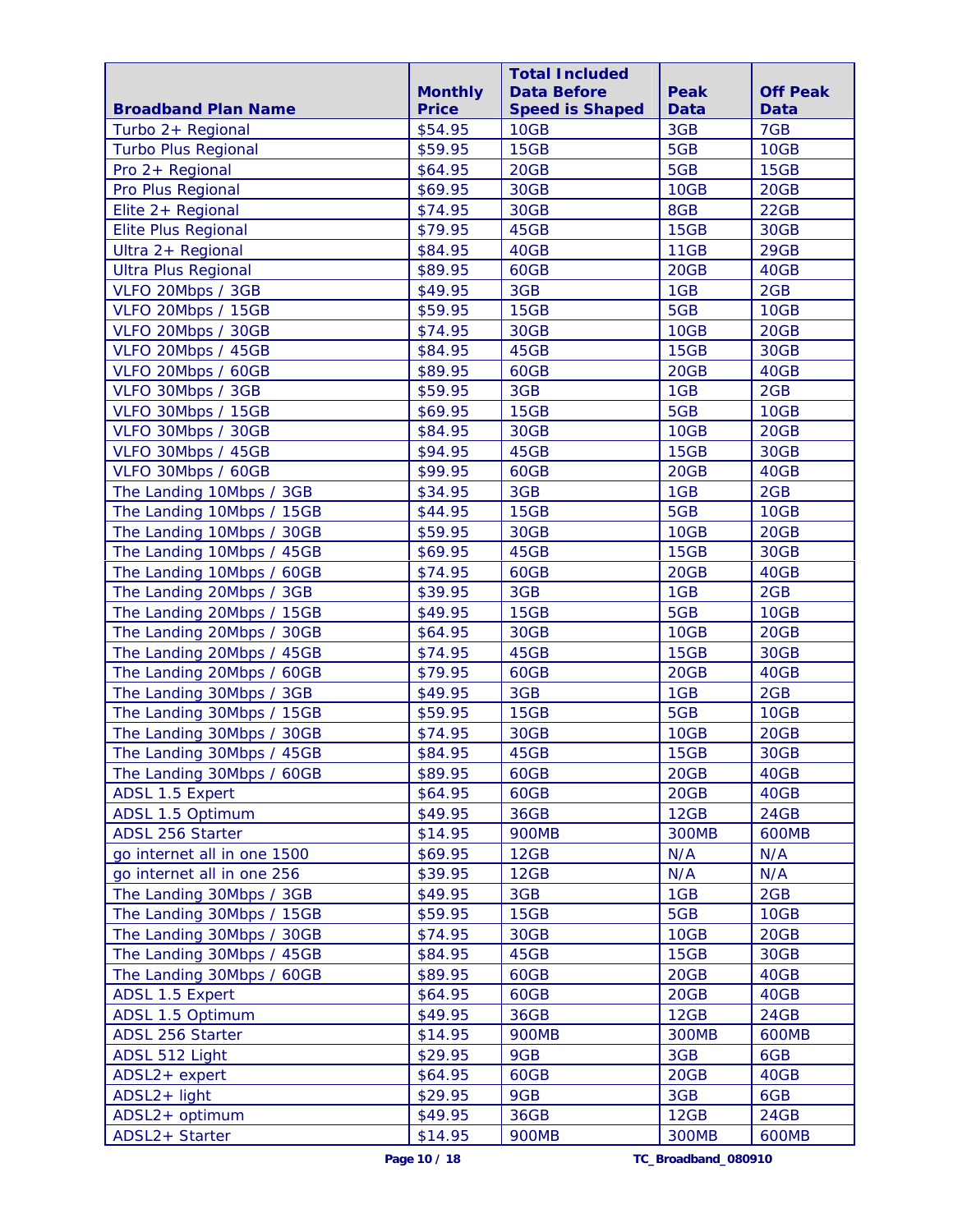|                                 |                                | <b>Total Included</b>                        |                     |                                |
|---------------------------------|--------------------------------|----------------------------------------------|---------------------|--------------------------------|
| <b>Broadband Plan Name</b>      | <b>Monthly</b><br><b>Price</b> | <b>Data Before</b><br><b>Speed is Shaped</b> | Peak<br><b>Data</b> | <b>Off Peak</b><br><b>Data</b> |
| <b>Business Focus ADSL</b>      | \$65.95                        | <b>36GB</b>                                  | 24GB                | 12GB                           |
| <b>Business Focus ADSL2+</b>    | \$65.95                        | 36GB                                         | 24GB                | 12GB                           |
| go internet all in one 512      | \$49.95                        | 12GB                                         | N/A                 | N/A                            |
| goFlexi ADSL                    | \$18.95                        | <b>900MB</b>                                 | <b>300MB</b>        | <b>600MB</b>                   |
| goFlexi ADSL2+                  | \$18.95                        | <b>900MB</b>                                 | <b>300MB</b>        | <b>600MB</b>                   |
| qoNet2+18GB                     | \$25.00                        | 9GB                                          | 3GB                 | 6GB                            |
| goNet2+36GB                     | \$35.00                        | <b>36GB</b>                                  | 12GB                | 24GB                           |
| $g0Net2 + 60GB$                 | \$55.00                        | 60GB                                         | 20GB                | 40GB                           |
| $qoNet2 + 900MB$                | \$10.00                        | <b>900MB</b>                                 | <b>300MB</b>        | <b>600MB</b>                   |
| goNetValue 1500 Unlimited \$45  | \$45.00                        | 15GB                                         | N/A                 | N/A                            |
| goNetValue 1500 Unlimited       | \$45.00                        | 15GB                                         | N/A                 | N/A                            |
| goNetValue 512 Unlimited        | \$25.00                        | 12GB                                         | N/A                 | N/A                            |
| goNetValue 512 Unlimited \$30   | \$30.00                        | 15GB                                         | N/A                 | N/A                            |
| goNetValue 256 Unlimited \$25   | \$25.00                        | <b>15GB</b>                                  | N/A                 | N/A                            |
| goNetValue 256 Unlimited \$15   | \$15.00                        | 12GB                                         | N/A                 | N/A                            |
| goNetValue Std ADSL \$0         | \$0                            | 100MB*                                       | N/A                 | N/A                            |
| goNetValue Plus Std ADSL \$0    | \$0                            | $100MB*$                                     | N/A                 | N/A                            |
| goNetValue Premium Std ADSL \$0 | \$0                            | $100MB*$                                     | N/A                 | N/A                            |
| goPower ADSL                    | \$68.95                        | 60GB                                         | 20GB                | 40GB                           |
| goPower ADSL Standalone         | \$78.95                        | 60GB                                         | 20GB                | 40GB                           |
| qoPower ADSL2+                  | \$68.95                        | 60GB                                         | 20GB                | 40GB                           |
| goSelect ADSL                   | \$33.95                        | 9GB                                          | 3GB                 | 6GB                            |
| goSelect ADSL Standalone        | \$43.95                        | 9GB                                          | 3GB                 | 6GB                            |
| goSelect ADSL2+                 | \$33.95                        | 9GB                                          | 3GB                 | 6GB                            |
| qoSmart ADSL                    | \$53.95                        | 36GB                                         | 12GB                | 24GB                           |
| goSmart ADSL Standalone         | \$63.95                        | 36GB                                         | 12GB                | 24GB                           |
| qoSmart ADSL2+                  | \$53.95                        | 36GB                                         | 12GB                | <b>24GB</b>                    |
| gotalk 1500 Maximiser           | \$119.95                       | 12GB                                         | N/A                 | N/A                            |
| gotalk 256                      | \$64.95                        | 12GB                                         | N/A                 | N/A                            |
| gotalk 256 Maximiser            | \$49.95                        | 12GB                                         | N/A                 | N/A                            |
| gotalk 512                      | \$99.95                        | 12GB                                         | N/A                 | N/A                            |
| gotalk 512 Maximiser            | \$69.95                        | 12GB                                         | N/A                 | N/A                            |
| gotalk ADSL Maximiser           | \$49.95                        | 12GB                                         | N/A                 | N/A                            |
| gotalk Corporate 1500           | \$84.95                        | 12GB                                         | N/A                 | N/A                            |
| gotalk Corporate 256            | \$44.95                        | 12GB                                         | N/A                 | N/A                            |
| gotalk Corporate 512            | \$54.95                        | 12GB                                         | N/A                 | N/A                            |
| gotalk DLink 256                | \$14.95                        | 12GB                                         | N/A                 | N/A                            |
| gotalk Starter 256              | \$19.95                        | <b>200MB</b>                                 | N/A                 | N/A                            |
| gotalk Starter 256              | \$29.95                        | <b>200MB</b>                                 | N/A                 | N/A                            |
| gotalk Starter 512              | \$49.95                        | 12GB                                         | N/A                 | N/A                            |
| gotalk Starter 512              | \$49.95                        | 12GB                                         | N/A                 | N/A                            |
| gotalk Unlimited 1500           | \$124.95                       | 12GB                                         | N/A                 | N/A                            |
| gotalk Unlimited 256            | \$54.95                        | 12GB                                         | N/A                 | N/A                            |
| gotalk Unlimited 512            | \$74.95                        | 12GB                                         | N/A                 | N/A                            |
| gotalk Unlimited 512/512        | \$79.95                        | 12GB                                         | N/A                 | N/A                            |
| gotalk VIP 1500                 | \$0.00                         | 12GB                                         | N/A                 | N/A                            |
| gotalk VIP 256                  | \$0.00                         | 12GB                                         | N/A                 | N/A                            |
| gotalk VIP 512                  | \$0.00                         | 12GB                                         | N/A                 | N/A                            |
| Great Escape 36                 | \$69.95                        | <b>36GB</b>                                  | 12GB                | 24GB                           |
| Great Escape 60                 | \$79.95                        | 60GB                                         | 20GB                | 40GB                           |
| Great Escape 9                  | \$49.95                        | 9GB                                          | 3GB                 | 6GB                            |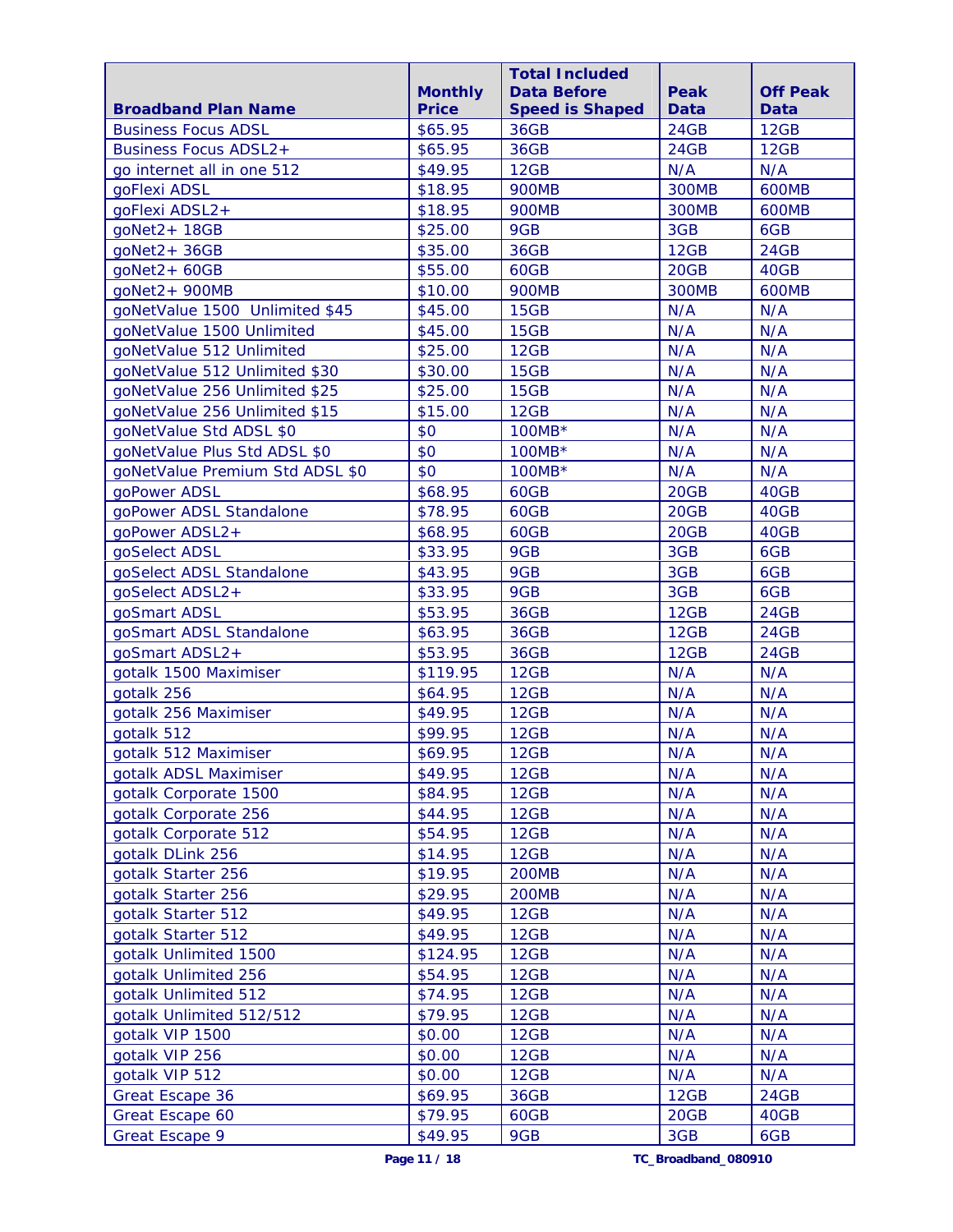|                                   |                | <b>Total Included</b>  |              |                 |
|-----------------------------------|----------------|------------------------|--------------|-----------------|
|                                   | <b>Monthly</b> | <b>Data Before</b>     | Peak         | <b>Off Peak</b> |
| <b>Broadband Plan Name</b>        | <b>Price</b>   | <b>Speed is Shaped</b> | <b>Data</b>  | <b>Data</b>     |
| Harvey Norman AFTER Trial 512     | \$49.95        | 12GB                   | N/A          | N/A             |
| Harvey Norman Proprietor 1500     | \$79.95        | 12GB                   | N/A          | N/A             |
| Harvey Norman Proprietor 512      | \$60.95        | 12GB                   | N/A          | N/A             |
| Harvey Norman Trial 512           | \$49.95        | 12GB                   | N/A          | N/A             |
| <b>Power 1500</b>                 | \$99.95        | <b>50GB</b>            | N/A          | N/A             |
| Power 512                         | \$69.95        | 25GB                   | N/A          | N/A             |
| Preselect 1500                    | \$84.95        | 12GB                   | N/A          | N/A             |
| Preselect 256                     | \$44.95        | 12GB                   | N/A          | N/A             |
| Preselect 512                     | \$54.95        | 12GB                   | N/A          | N/A             |
| StandAlone 1.5 Expert             | \$74.95        | 60GB                   | 20GB         | 40GB            |
| StandAlone 1.5 Optimum            | \$59.95        | <b>36GB</b>            | 12GB         | 24GB            |
| StandAlone 256 Starter            | \$24.95        | <b>900MB</b>           | <b>300MB</b> | <b>600MB</b>    |
| StandAlone 512 Light              | \$39.95        | 9GB                    | 3GB          | 6GB             |
| Standard 256                      | \$39.95        | 10GB                   | N/A          | N/A             |
| Standard 512                      | \$49.95        | 15GB                   | N/A          | N/A             |
| TeleOne 1.5M Unlimited            | \$89.95        | 12GB                   | N/A          | N/A             |
| TeleOne 256K Basic                | \$24.95        | 12GB                   | N/A          | N/A             |
| TeleOne 256K Unlimited            | \$49.95        | 12GB                   | N/A          | N/A             |
| TeleOne 512K Basic                | \$39.95        | 12GB                   | N/A          | N/A             |
| TeleOne 512K Unlimited            | \$64.95        | 12GB                   | N/A          | N/A             |
| <b>TeleOne Business Unlimited</b> | \$109.95       | 12GB                   | N/A          | N/A             |
| Unlimited 1500                    | \$57.98        | 12GB                   | N/A          | N/A             |
| <b>Unlimited 256</b>              | \$34.87        | 12GB                   | N/A          | N/A             |
| <b>Unlimited 512</b>              | \$45.05        | 12GB                   | N/A          | N/A             |
| WB 1Mb/345Kb 1GB/1GB              | \$74.95        | 2GB                    | 1GB          | 1GB             |
| WB 1Mb/345Kb 200MB/200MB          | \$39.95        | 400MB                  | <b>200MB</b> | <b>200MB</b>    |
| WB 1Mb/345Kb 2GB/2GB              | \$99.95        | 4GB                    | 2GB          | 2GB             |
| WB 1Mb/345Kb 500MB/500MB          | \$54.95        | 1GB                    | <b>500MB</b> | <b>500MB</b>    |
| WB 256Kb/64Kb 200MB/200MB         | \$29.95        | 400MB                  | <b>200MB</b> | <b>200MB</b>    |
| WB 512Kb/128Kb 500MB/500MB        | \$49.95        | 1GB                    | <b>500MB</b> | <b>500MB</b>    |
| WildIT ADSL 2007 Flat Rate        | \$49.95        | 30GB                   | N/A          | N/A             |
| WildIT RG 1536/256                | 74.95          | 35GB                   | N/A          | N/A             |
| <b>WildIT RG 512/128</b>          | 44.95          | 25GB                   | N/A          | N/A             |
| Wireless 1Mb/345Kb 15GB/15GB      | 199.95         | 30GB                   | 15GB         | 15GB            |
| Wireless 1Mb/345Kb 1.5GB/1.5GB    | 44.95          | 3GB                    | 1.5GB        | 1.5GB           |
| Wireless 1Mb/345Kb 1GB/1GB        | 39.95          | 2GB                    | 1GB          | 1GB             |
| Wireless 1Mb/345Kb 2GB/2GB        | 49.95          | 4GB                    | 2GB          | 2GB             |
| Wireless 1Mb/345Kb 4GB/4GB        | 74.95          | 8GB                    | 4GB          | 4GB             |
| Wireless 1Mb/345Kb 5GB/5GB        | 99.95          | 10GB                   | 5GB          | 5GB             |
| Wireless 512Kb/128Kb1GB/1GB       | 29.95          | 2GB                    | 1GB          | 1GB             |

\* These plans incur excess usage fees of 15c/MB once the 100MB data allowance has been used. Excess charges are capped at 500MB (\$60.00) and then shaped for the Std plan, 400MB (\$45.00) and then shaped for the Plus Std plan and 334MB (\$35.10) and then shaped for the Premium Std plan.

Peak times are 6:00am to 1:00am, off peak times are 1:00am to 6:00am for all plans except for the:-

- 1. Bonus plans
- 2. Express, Turbo, Pro, Elite, Ultra and Xtreme plans
- 3. Fibre Pro / Ultra, VLFO and The Landing plans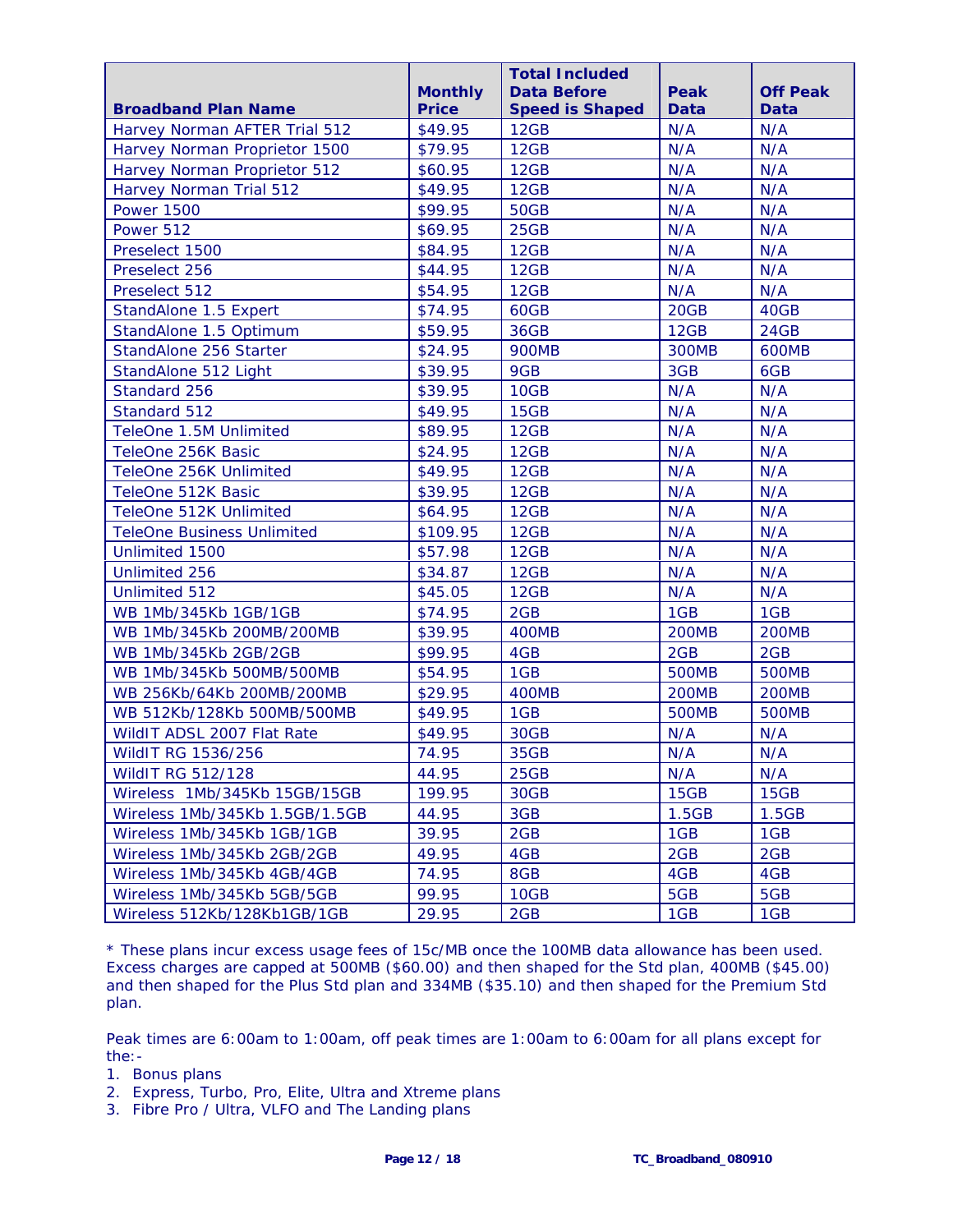Bonus plans have peak times of 9:00am to midnight and offpeak times of midnight to 9:00am.

The Express, Turbo, Pro, Elite, Ultra, and Xtreme plans have peak times of midday to midnight and offpeak times of midnight to midday, based on local State timing.

The Fibre Pro / Ultra, VLFO and The Landing plans have peak times of 10:00am to midnight and offpeak times of midnight to 10:00am.

# **FIXED – WIRELESS COMBO OPTION**

If you choose to do so, for an additional \$10 per month, you can upgrade your ADSL fixed broadband plan so that you can consume up to 1GB of your plan peak data allowance as wireless data. This is achieved by combining the data allowance into one account that can be consumed either wirelessly (up to the 1GB peak wireless data allowance limit) or through a fixed (wired) ADSL broadband connection.

Note that your data allowance will expire at the end of the billing period in which it is purchased and any unused data allowance may not be carried over to your next billing period. Offpeak allowances remain unchanged. The wireless data allowances include both uploads and downloads.

# **POSTPAID DIAL-UP PLANS**

Dial up plans incur a \$3 surcharge and must be paid by credit card in advance when not preselected for long distance or complete voice. Dial up is charged monthly in advance. \$19.95 is the per month charge. If the service is cancelled before the amount paid in advance expires then any outstanding prepaid time or monies are forfeited. **ClubTelco** Maximiser Plans: Not available to businesses. Long distance, premium calls and any additional phone features/ services are charged at usual rates. Cancelling the service will result in forfeit of any monies or payments made in advance.

| <b>Plan</b>            | Dial Up                                                                           |
|------------------------|-----------------------------------------------------------------------------------|
| <b>Plan fee</b>        | \$19.95                                                                           |
| <b>Monthly payment</b> | \$19.95                                                                           |
| <b>Contract period</b> | monthly                                                                           |
| Set-up fee             | not applicable                                                                    |
| <b>Disconnect</b>      | 5 hours hard disconnect; 20 minute idle disconnect                                |
| <b>Surcharge</b>       | standalone dial up plans incur a \$3 surcharge and must be<br>paid by credit card |

# **INACTIVE ADSL PLANS AND PROMOTIONS**

**ClubTelco** ADSL is available on a 12 or 24 month contract. A network card is required if **ClubTelco** is to supply a modem. To qualify for the discounted **ClubTelco** internet plan rates shown in the table above, you must be a **ClubTelco** full service (**ClubTelco** PSTN phone service) customer and preselect your long distance phone calls to **ClubTelco,** otherwise an additional surcharge applies to the monthly rate of \$15 to all ADSL plans. By changing plans you will incur a \$25 plan change fee. Rates are subject to change without prior notice. ADSL availability is subject to coverage and line quality. An additional fee will be charged for professional installation, which involves a technician coming to your residence which will not be paid by **ClubTelco.** 

Shaping: All plans are shaped (slowed down) to 64kbps once the plan's included data limit has been reached within a billing cycle. For unlimited plans, speed is slowed after a limit of 12GB (or in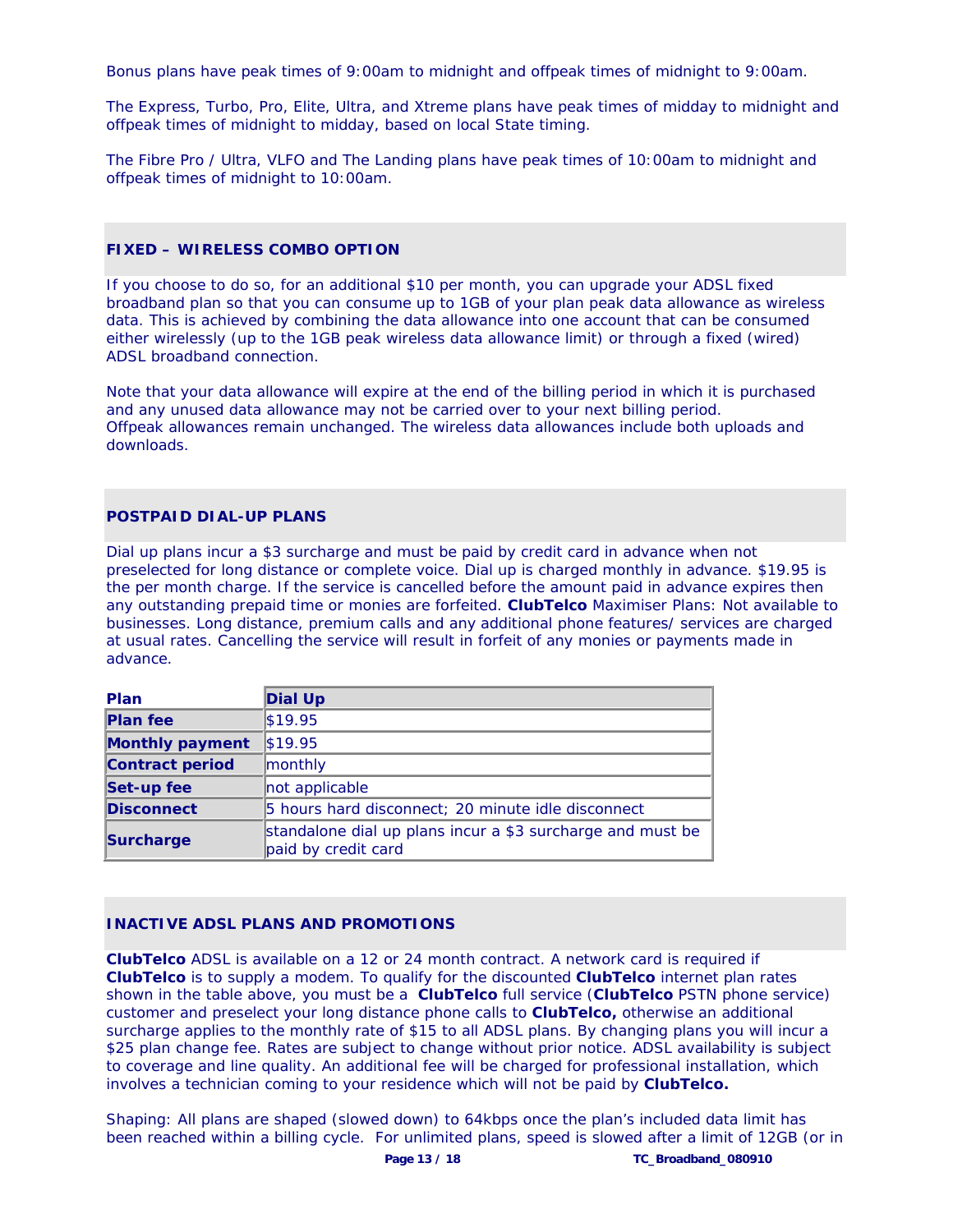some cases 15GB) of data has been reached within a billing cycle. The speed is reset at the start of the next billing cycle.

| Plan                            | <b>ClubTelco starter</b>                                               |                                               | <b>ClubTelco unlimited</b> |                 |                  |  |
|---------------------------------|------------------------------------------------------------------------|-----------------------------------------------|----------------------------|-----------------|------------------|--|
| plan fee                        | \$29.95                                                                | \$49.95                                       | \$44.95                    | \$54.95         | \$84.95          |  |
| connection speed                | $256/64$ kbps                                                          | $512/128$ <sub>kbps</sub>                     | 256/64<br>kbps             | 512/128<br>kbps | 1500/256<br>kbps |  |
| contract period<br>$ $ (months) |                                                                        | $12,18$ or 24 6, 12, 18 or 24 6, 12, 18 or 24 |                            |                 |                  |  |
| lincluded data                  | 1200MB                                                                 | 2GB<br>Unlimited                              |                            |                 |                  |  |
| excess MB                       | 115c                                                                   | 15c<br>IN/A                                   |                            |                 |                  |  |
| capped price                    | \$59.95                                                                | \$99.95                                       | N/A                        |                 |                  |  |
| surcharge                       | \$15 is not bundled with Minimiser, Super Saver or Phone<br>gocap plan |                                               |                            |                 |                  |  |
| additional notes                | Starter 256 is only available when bundled                             |                                               |                            |                 |                  |  |

#### **PROMOTION – 10 MONTHS FREE BROADBAND / FREE MODEM**

**ClubTelco** ADSL is available on a 6, 12, 18 or 24 month contract. A network card is required if **ClubTelco** is to supply a modem. To qualify for the discounted **ClubTelco** online rates, you must be a **ClubTelco** full service (**ClubTelco** PSTN phone service) customer otherwise an additional surcharge applies to the monthly rate of \$15 to ADSL plans. By changing plans, you will incur a \$25 plan change fee. Rates are subject to change without prior notice. ADSL availability is subject to coverage and line quality.

Notes on ADSL plans: 1500 plan is only available on a minimum 12 month contract. A \$200 termination fee applies if contract is ended early.

\* Free modem option: The modem is a single port ethernet router and valued at \$79. Modem offer is not redeemable for cash, credit or any other product. **ClubTelco** ADSL free modem option is only available on a 24 month contract and must be bundled with broadband home phone plan. The ADSL free modem option is only available on 512/128 and 1500/256 speeds.

\* 10 months free option: **ClubTelco** ADSL 10 month free option is only available on a 24 months contract and must be bundled with broadband home phone plan. The 10 month free option is only available on 512/128 and 1500/256 speeds. **ClubTelco** will present the charges every month and credit the relevant invoice of that monthly charge to give the 10 months free. Free months will be displayed on the 1st, 3rd, 6th, 9th, 12th, 15th, 18th, 21st & 24th invoice. Promotion is for a limited time. If a plan change occurs prior to a free month being due, the free month will be the speed of the previous paid month. **ClubTelco** home phone: Rates are the standard per minute rates, 24 hours everyday and include GST. Local call rates are billed on a per call basis; all other calls are billed on a per minute basis. All rates are correct at 23/05/05 and subject to change without prior notice. Calls to international mobiles incur a surcharge. Notes on Capped Specials: (national calls and calls to mobile) Special is available anytime, 7 days a week. **ClubTelco** normal rates apply up to the capped amount, any portion of a call outside the capped period is charged at **ClubTelco**  normal rates. Flagfall also applies to special capped rate. Connection Fees: A 35c flagfall applies to national, mobile and international calls for all plans. Phone rates only available when bundled with 10 months free or free modem option. Shaping: All plans are slowed down 64kbps after a limit of 12 GB (or in some cases 15GB) of data has been reached within a billing cycle. The speed is reset at the start of the next billing cycle.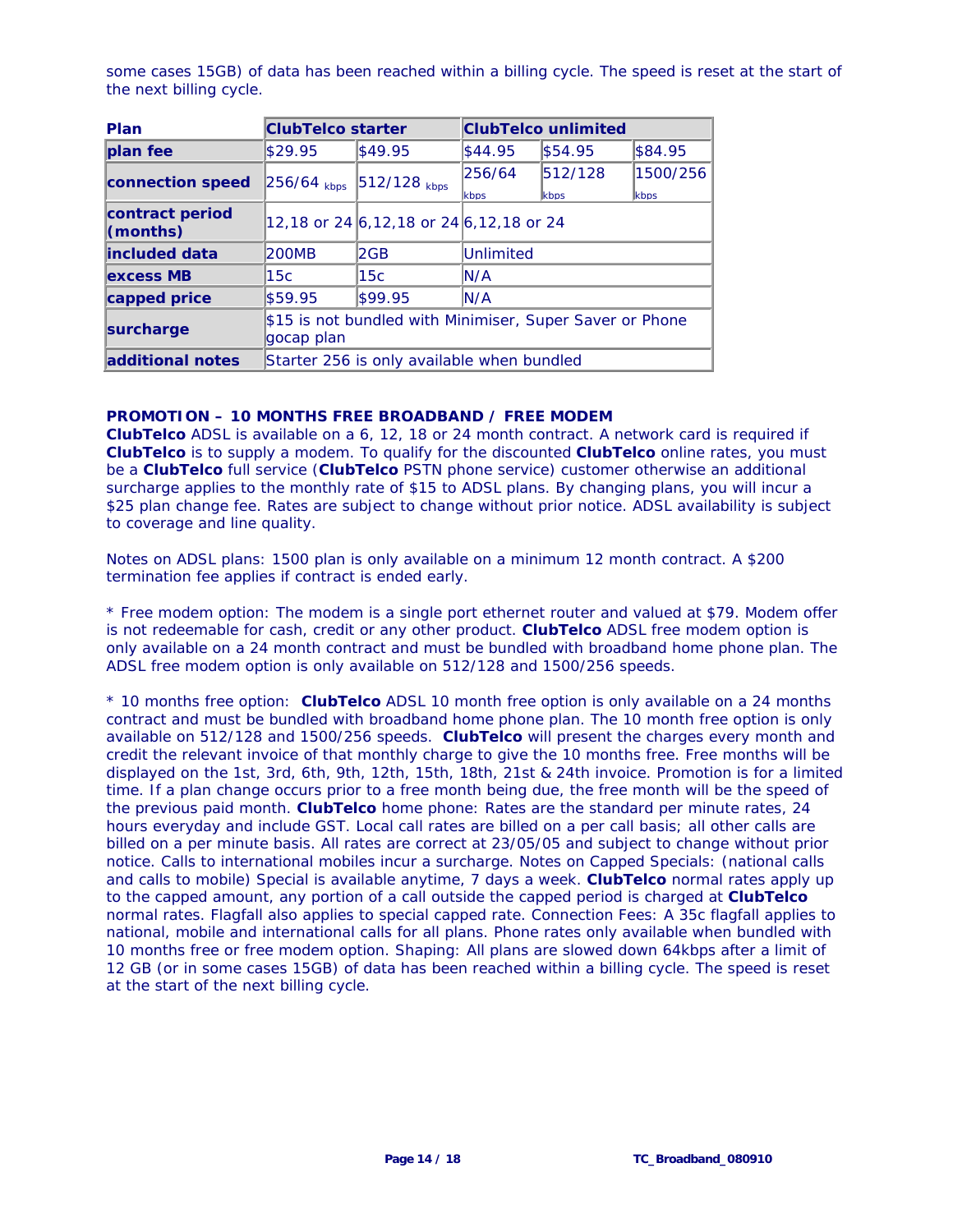|                   | 10 months free broadband |  |                                                                                                        | free modem |         |                    |
|-------------------|--------------------------|--|--------------------------------------------------------------------------------------------------------|------------|---------|--------------------|
| speed             |                          |  | 256/64k 512/128k 1500/256k                                                                             | 256/64k    |         | 512/128k 1500/256k |
| contract period   | 24 months                |  |                                                                                                        | 24 months  |         |                    |
| monthly access    | \$69.95 \$89.95          |  | \$139.95                                                                                               | \$39.95    | \$49.95 | \$74.95            |
| <b>linclusion</b> |                          |  | • 5 Free email addresses<br>• 10 MB personal web space<br>• Static IP address<br>• Free Dialup account |            |         |                    |

|                  | broadband home phone rates |
|------------------|----------------------------|
| line rental      | $\frac{1}{3}35$            |
| llocal calls     | 20c                        |
| national calls   | 118c                       |
| calls-to-mobiles | 135c                       |
| agreement        | 24 months                  |
| Flagfall         | 39c                        |

# **CLUBTELCO STARTER 256**

The plan detail for **ClubTelco** Starter 256 has been altered and, as outlined in the table below, will affect all customers connected on this plan up to and including 21/11/04. The new plan terms affecting all customers signed up after this date are bound by the terms as outlined below (post 21/11/04)

|                                               | prior 21/11/04                                                                                      | subsequent to 21/11/04                                                                              |
|-----------------------------------------------|-----------------------------------------------------------------------------------------------------|-----------------------------------------------------------------------------------------------------|
| plan                                          | ClubTelco Starter 256                                                                               |                                                                                                     |
| service required                              | Bundled                                                                                             | <b>Bundled</b>                                                                                      |
| monthly access                                | \$19.95                                                                                             | \$29.95                                                                                             |
| minimum spend                                 | \$50.00                                                                                             | \$0.00                                                                                              |
| <b>items contributing</b><br>to spend         | <b>ClubTelco</b> voice services each<br>month (excluding non-usage<br>charges such as line rental). | <b>ClubTelco</b> voice services each<br>month (excluding non-usage<br>charges such as line rental). |
| surcharge                                     | \$20.00                                                                                             | \$0.00                                                                                              |
| download allowance 200MB<br>(Data)            |                                                                                                     | 200MB                                                                                               |
| excess charges<br>$\vert$ (capped at \$59.95) | 15c per MB                                                                                          | 15c per MB                                                                                          |

#### **GONETVALUE PLANS**

goNetValue Plans (goNetValue, Plus & Premium) are available to all residential full service (local and long distance) customers. Not available to businesses.

Notes on rates: The rates advertised are the standard per minute rates, 24 hours everyday and include GST. Local call rates are billed on a per call basis; all other calls are billed on a per minute basis. Calls are charged in 6 second increments. All rates are correct at 01/02/06 and subject to change without prior notice. Calls to international mobiles incur a surcharge.

Notes on national cap special: available anytime, 7 days a week. **ClubTelco** normal rates apply up to the capped amount, any portion of a call outside the capped period is charged at **ClubTelco**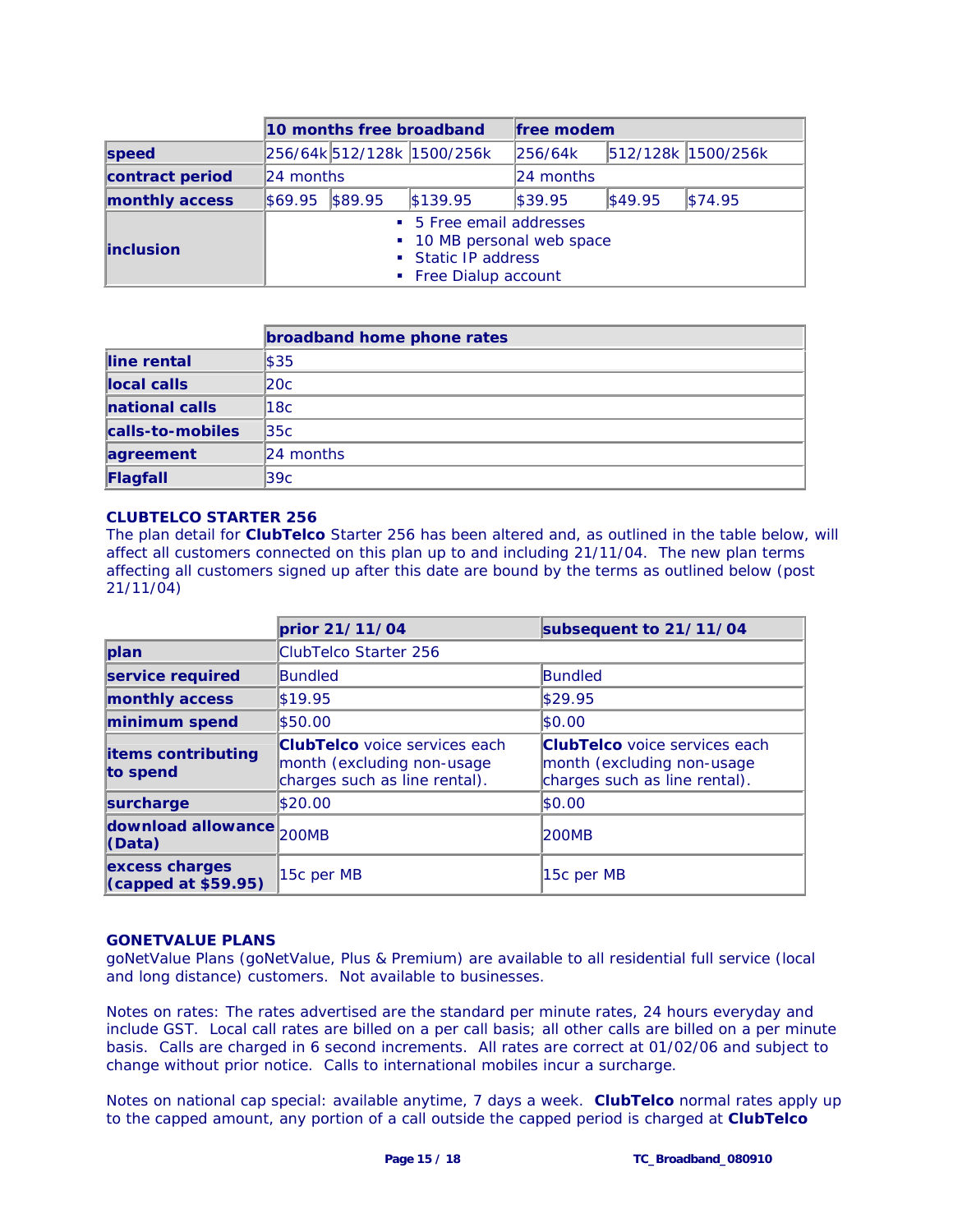normal rates. Flagfall also applies to special capped rate. Connection fee: A 35c flagfall applies to national and mobile calls. A 39c flagfall applies to international calls.

*goNetValue:* Monthly fee includes line rental, internet access (dial-up or ADSL), includes no local calls.

*goNetValue Plus:* Monthly fee includes line rental, internet access (dial-up or ADSL), includes 100 free local calls.

*goNetValue Premium:* Monthly fee includes line rental, internet access (dial-up or ADSL), includes 300 free local calls.

*Notes on Broadband options*: Basic ADSL included in monthly fee available for all goNetValue plans: 256/64 100MB download limit, excess data charged at 15c per MB, excess data charges capped at \$59.95, data is shaped once cap is reached. ADD \$25 per month for 256/64 and receive unlimited downloads shaped at 15GB. ADD \$30 per month for 512/128 and receive unlimited downloads shaped at 15GB. ADD \$45 per month for 1500/256 and receive unlimited downloads shaped at 15GB. Available to **ClubTelco** customers who combine their long distance, local and broadband service, on a 12-month contract. If goNetValue broadband is not combined with a goNetValue phone service, a surcharge of \$39.95 will be incurred. Early termination fee of \$200 applies.

#### **INACTIVE STARTER, LIGHT, OPTIMUM, EXPERT, GOFLEXI, GOSELECT, GOSMART, AND GOPOWER PLANS**

#### **Plan Features**

- 1. These plans offer 5 email addresses and 10MB web space.
- 2. A static IP option is not available.
- 3. Data allowance on these plans is split for peak and off peak times. Peak time is between 6am and 1am AEST. Off-peak time is between 1am and 6am AEST.
- 4. All plans are shaped. The **Starter plan** \$14.95 and the **goFlexi plan** \$18.95 also incur excess charges and then are shaped. Other plans do not incur excess charges. The connection speed will be shaped to 64 kbps when either of the download limits is exceeded during both peak or off-peak times. The connection speed will be restored at the beginning of the new invoice run.

#### **Charges**

Minimum total cost over 12 months:

**Starter**: \$278.40; **Light**: \$458.40; **Optimum**: \$698.40; **Expert**: \$878.40; including the setup fee of \$99.

**goFlexi**: \$326.40; **goSelect**: \$506.40; **goSmart**: \$746.40; **goPower**: \$926.40; including the setup fee of \$99.

A connection fee of \$99 applies to no contract customers. A setup fee of \$49 applies to a 12 month contract. No setup fee applies to a 24 month contract.

A disconnection fee of \$200 applies when the service is cancelled within the contract term. Cancelling the specific home phone service will result in a surcharge of \$30 per month being applied to the ADSL2+ account.

#### **Contract Duration**

These plans are available on no contract, 12 and 24 month contract terms.

#### **Bundling with Home Phone**

The broadband plans listed above (Starter, Light, Optimum, Expert, goFlexi, goSelect, goSmart and goPower) must be bundled with a goVoice ADSL2+ home phone plan or HomeTalk home phone plan. Selecting any other **ClubTelco** home phone or non-ClubTelco home phone service will result in a surcharge of \$10 per month being applied to these broadband plans.

Pre-selecting another provider for the long distance calls will result in a \$10 per month surcharge to the broadband account.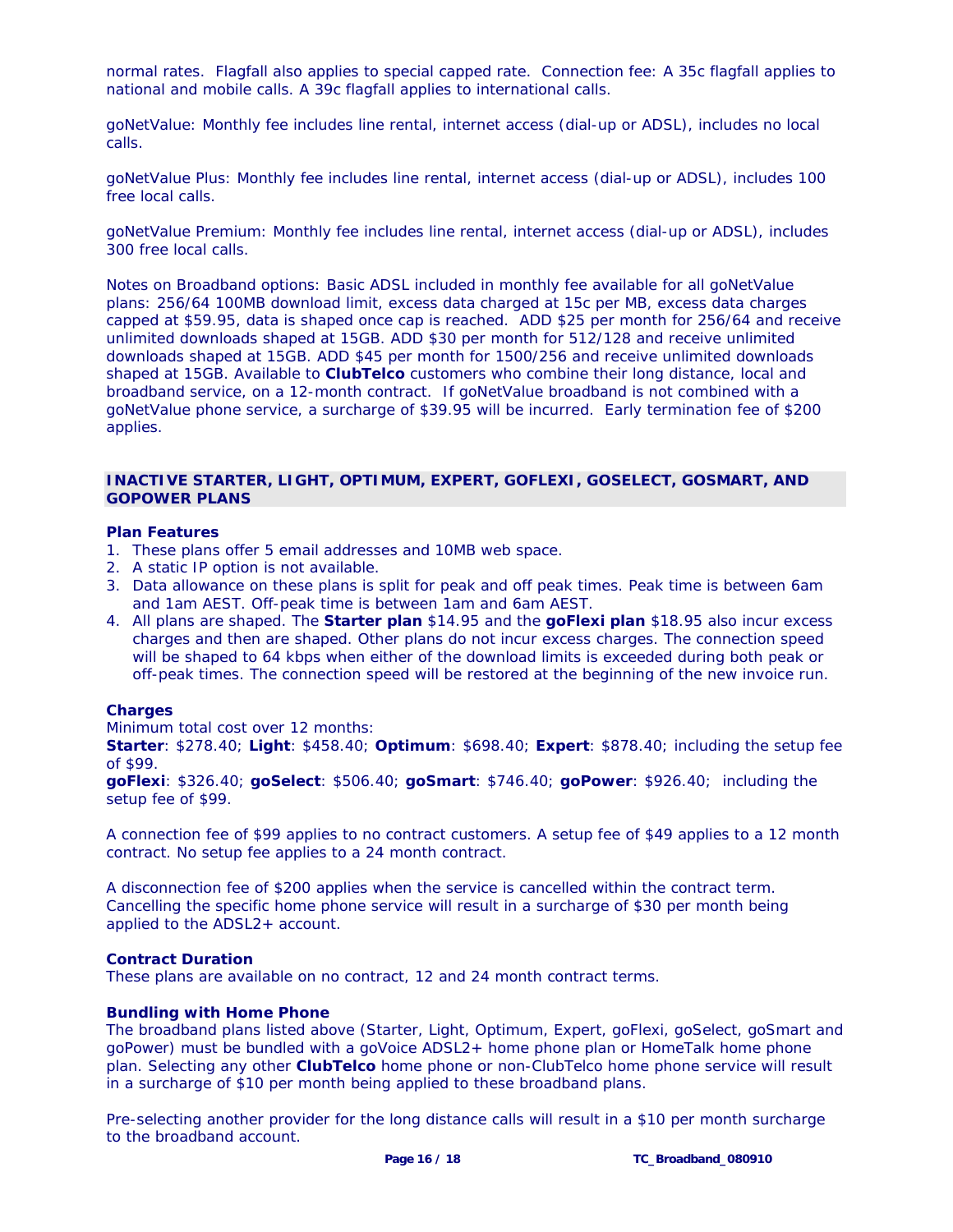Home Phone Plan details: goVoice ADSL2+: line rental: \$33.95 per month, local call rate: 17c per call, national call rate: 17c per minute, calls-to-mobile rate: 33c per minute, connection fee applicable to all long distance calls: 39c. All rates quoted per minute and include GST. Calls are billed in 6 second increments and charged per minute, rounded to the nearest cent. There are a range of HomeTalk plans suitable for bundling with these broadband plans.

# **Value Added Services**

The following value-added services are available and are chargeable: Listed/Unlisted number, VoiceMail (note that Telstra Messagebank 101 is not transferable), Caller ID, Call Return, Call Forward, Call Waiting, Call Divert, Three Way Call, CND send/block.

# **Transferring Telephone Service from another Provider**

**ClubTelco** does not warrant that it can port your telephone number from your current Service Provider. Your current Service Provider may reject this port request if the information you provide is incorrect or does not match the data held by them. In this case you authorise **ClubTelco** to correct the information and resubmit the request to port your telephone number to **ClubTelco** or dispute the rejection by your current Service Provider. A porting request may also be rejected for other reasons as stated in the LNP Industry Code.

- by porting the telephone number(s) to **ClubTelco** from another provider, the service associated with that telephone number is disconnected from the existing service
- by porting the telephone number(s) to **ClubTelco** from another provider, the service associated with that telephone number is disconnected from the existing service provider's network and may result in finalisation of the account for that service;
- you give up all previous contractual rights with your current telephone service provider (e.g. discount plans, charity concessions etc)
- certain functions and facilities provided by the current telephone service provider may not be available from your new **ClubTelco** service
- by porting the telephone number(s) to **ClubTelco** from another provider, you remain liable for any charges and fees incurred as a result of churn (contract termination fee etc)
- You must not deactivate your existing service when porting. Telephone numbers can only be ported while active.
- You can only withdraw your authority to port this telephone number before the Electronic Cutover Advice is sent by **ClubTelco** to your current Service Provider, which will be on or after the preferred cutover date specified in this form.
- **ClubTelco does not warrant that it can port your telephone number from your current Service Provider. Your current Service Provider may reject this port request if the information you provide is incorrect or does not match the data held by them. In this case you authorise ClubTelco to correct the information and resubmit the request to port your telephone number to ClubTelco or dispute the rejection by your current Service Provider. A porting request may also be rejected for other reasons as stated in the LNP Industry Code.**
- by porting the telephone number(s)/service(s) listed on this form, any DSL/Spectrum Sharing service associated with that telephone number is disconnected and may result in finalisation of the DSL Spectrum Sharing account for that service; and
- **ClubTelco** does not warrant that the telephone number will be ported within any specified timeframe. Porting Hours of Operation are 8am to 5pm AEST/AEDST Monday to Friday, excluding National Public Holidays. Cutover can only be initiated at least 3 business days after the porting Notification Advice is sent by **ClubTelco** to your current Service Provider. If a port request is rejected and needs to be resubmitted, cutover cannot take place for at least another 3 business days after the request is resubmitted.
- In the event of a port, withdrawal or reversal, **ClubTelco** is not responsible for any period of outage.
- To the extent permitted by law **ClubTelco** is not liable to you or any person claiming through you for damage, loss, costs or expenses or other liability in contract, tort or otherwise direct or indirect, for or in relation to porting.
- You may have outstanding contractual obligations and costs owed to your current Service Provider. **ClubTelco** is not liable for any such costs.